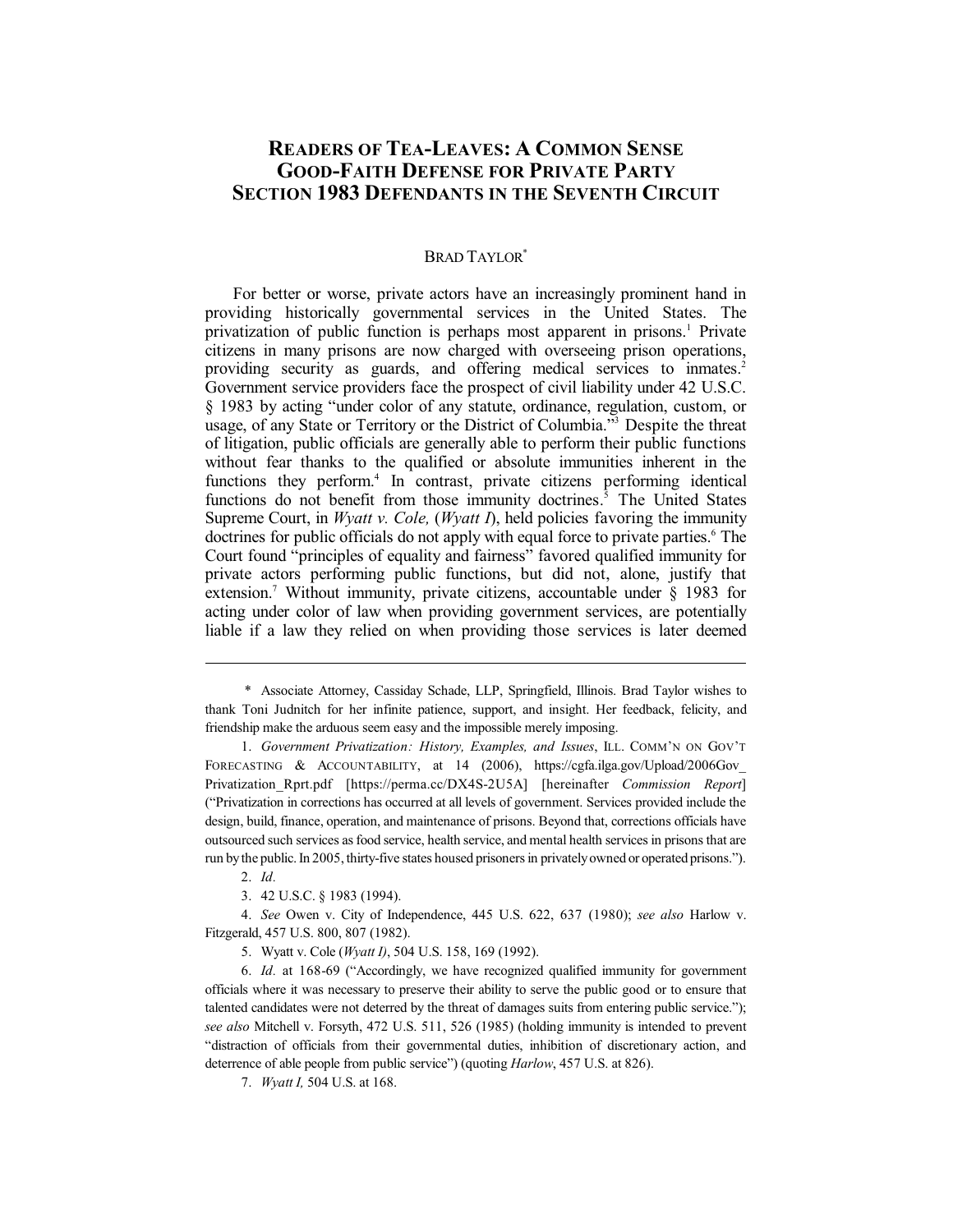unconstitutional.

The Court, however, did not foreclose the prospect of an affirmative "goodfaith defense<sup>38</sup> to § 1983 liability.<sup>9</sup> Specifically, the Court intentionally left open the possibility that a private party, performing a public function and therefore susceptible to liability under § 1983, could affirmatively raise good-faith reliance on state or federal law as a defense to liability. <sup>10</sup> On remand, the U.S. Court of Appeals for the Fifth Circuit held a private § 1983 defendant could raise the good-faith defense and cited support in the concurring and dissenting Justices' opinions.<sup>11</sup> Since 1993, every Circuit Court to address the issue has similarly ruled in favor of the good-faith defense. <sup>12</sup> Most recently, the Seventh Circuit approved the good-faith defense for private actors liable under § 1983 torts committed while "acting under Color of State law." <sup>13</sup> The Seventh Circuit noted that the defense was justified because private § 1983 defendants had to "abide by, and be able to rely on, what the law *is*, rather than what the readers of tea-leaves predict that it might be in the future."<sup>14</sup>

It remains to be seen how this defense will take shape in the Seventh Circuit, either in theory or in practice. This article will examine the distinction between qualified immunity and a good-faith defense in § 1983 litigation. Then, it will analyze how the good-faith defense has been implemented in other circuits, especially in light of the policy concerns the defense is intended to address. Further, it will suggest how the defense can be practically utilized while

13. *Janus*, 942 F.3d at 367.

<sup>8.</sup> Good-faith defense in a § 1983 suit is distinct from and not to be confused with the goodfaith defense against fraud. In a fraud case, the state has the burden to show that the defendant intended to defraud another party – by showing that he or she did not have the requisite intent to defraud, a defendant can defeat the charge. *See, e.g.*, United States v. Casperson, 773 F.2d 216, 223 (8th Cir. 1985).

<sup>9.</sup> *Wyatt I,* 504 U.S. at 169 ("[W]e do not foreclose the possibility that private defendants faced with § 1983 liability under *Lugar v. Edmondson Oil Co.* [] could be entitled to an affirmative defense based on good faith and/or probable cause or that § 1983 suits against private, rather than governmental, parties could require plaintiffs to carry additional burdens.") (internal citation omitted).

<sup>10.</sup> *Id.*

<sup>11.</sup> Wyatt v. Cole (*Wyatt II*), 994 F.2d 1113, 1118-19 (5th Cir. 1993), *cert. denied*, 114 S. Ct. 470 (1993) ("We accordingly hold that private defendants sued on the basis of *Lugar* may be held liable for damages under § 1983 only if they failed to act in good faith in invoking the unconstitutional state procedures, that is, if they either knew or should have known that the statute upon which they relied was unconstitutional.").

<sup>12.</sup> *See* Jordan v. Fox, Rothschild, O'Brien & Frankel, 20 F.3d 1250, 1277 (3rd Cir. 1994); Vector Rsch., Inc. v. Howard & Howard Att'y P.C., 76 F.3d 692, 699 (6th Cir. 1996); Clement v. City of Glendale, 518 F.3d 1090, 1096-97 (9th Cir. 2008); Jarvis v. Cuomo, 660 F. App'x 72, 75 (2d Cir. 2016); Janus v. Am. Fed'n of State, 942 F.3d 352, 363 (7th Cir. 2019).

<sup>14.</sup> *Id.* at 366 (emphasis in original); *accord with* Ogle v. Ohio Civ. Serv. Emp. Ass'n, AFSCME, Local 11, 397 F. Supp. 3d 1076, 1091 (S.D. Ohio 2019) ("In short, it is patently unfair to expect private actors to be able to predict the future of constitutional law.").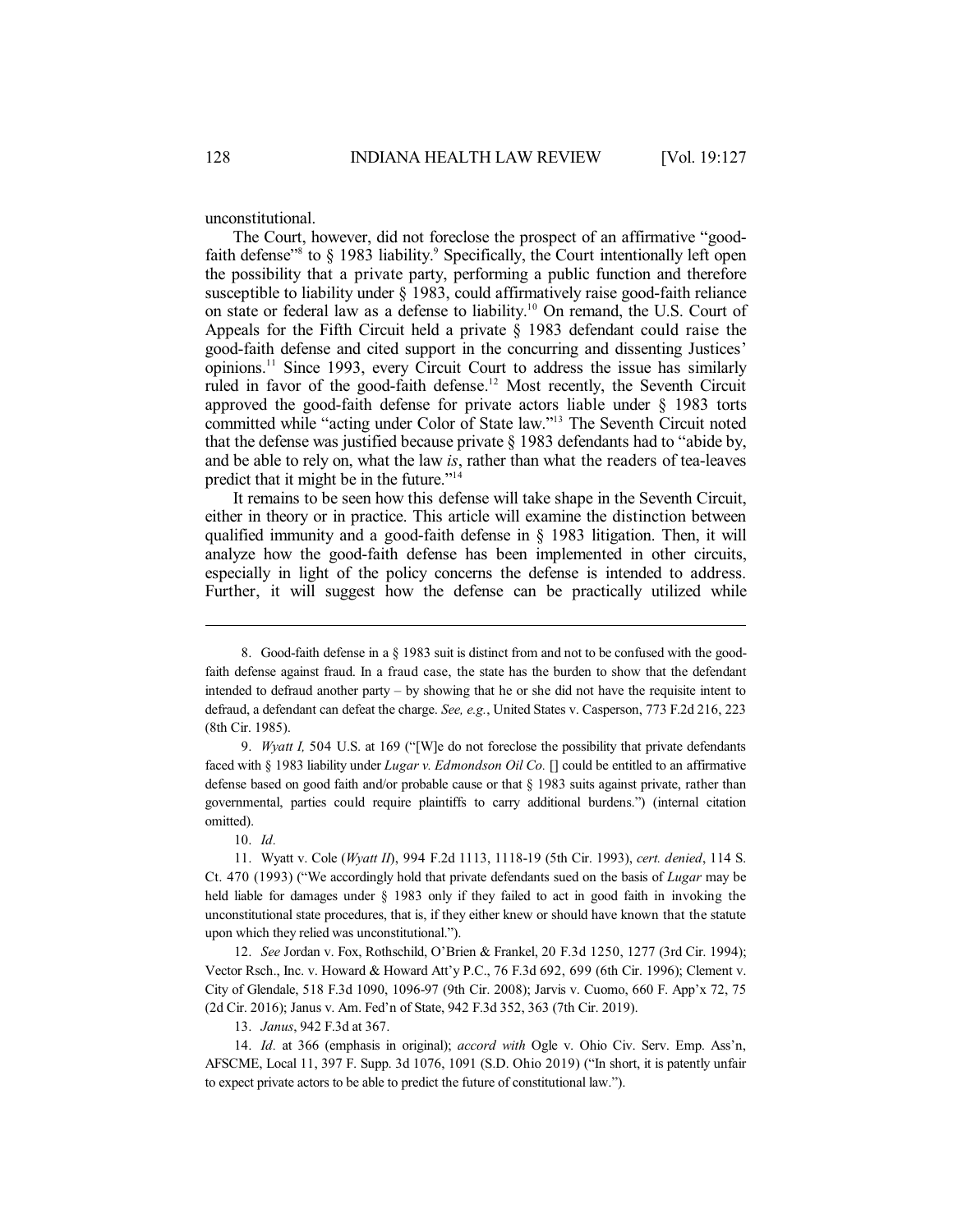advancing the policy principles underlying its creation. Lastly, this article will recommend steps Seventh Circuit courts can take to ensure its viability as an affirmative defense while defining its contours and how states can promote its effective usage through statutory schemes. It also bears noting that, although this article is an academic paper, its authors recognize the fact that the law does not exist in a vacuum. With that in mind, this article will consider the implications of the good-faith defense as it concerns real world litigation, throughout. After all, the good-faith defense is worthy of in-depth study, careful analysis, and thoughtful suggestion precisely because of its considerable impact on judges, litigators, and the parties themselves.

### I. THE DISTINCTION BETWEEN QUALIFIED IMMUNITY AND GOOD-FAITH DEFENSE

Before examining the modern doctrine of qualified immunity and its distinction from a good-faith defense, it is important to understand the legal context in which this immunity is asserted. Typically, a government employee will assert qualified immunity when he or she is named as a defendant in either a 42 U.S.C. § 1983, or a *Bivens*<sup>15</sup> suit. Section 1983 allows a private party to assert a claim against a state actor for a violation of a federally guaranteed right, while a *Bivens* action allows the same against federal employees. Section 1983 is a brief but potent statute:

Every person who, under color of any statute, ordinance, regulation, custom, or usage, of any State or Territory or the District of Columbia, subjects, or causes to be subjected, any citizen of the United States or other person within the jurisdiction thereof to the deprivation of any rights, privileges, or immunities secured by the Constitution and laws, shall be liable to the party injured in an action at law, suit in equity, or other proper proceeding for redress, except that in any action brought against a judicial officer for an act or omission taken in such officer's judicial capacity, injunctive relief shall not be granted unless a declaratory decree was violated or declaratory relief was unavailable. For the purposes of this section, any Act of Congress applicable exclusively to the District of Columbia shall be considered to be a statute of the District of Columbia. 16

Once a plaintiff alleges the government official has violated a federally guaranteed right, the state or federal employee may assert either absolute or qualified immunity as an affirmative defense against civil suits.<sup>17</sup> Absolute

<sup>15.</sup> *See* Bivens v. Six Unknown Named Agents of Fed. Bureau of Narcotics, 403 U.S. 388 (1971).

<sup>16.</sup> 42 U.S.C. § 1983.

<sup>17.</sup> Harlow v. Fitzgerald, 457 U.S. 800, 807 (1982).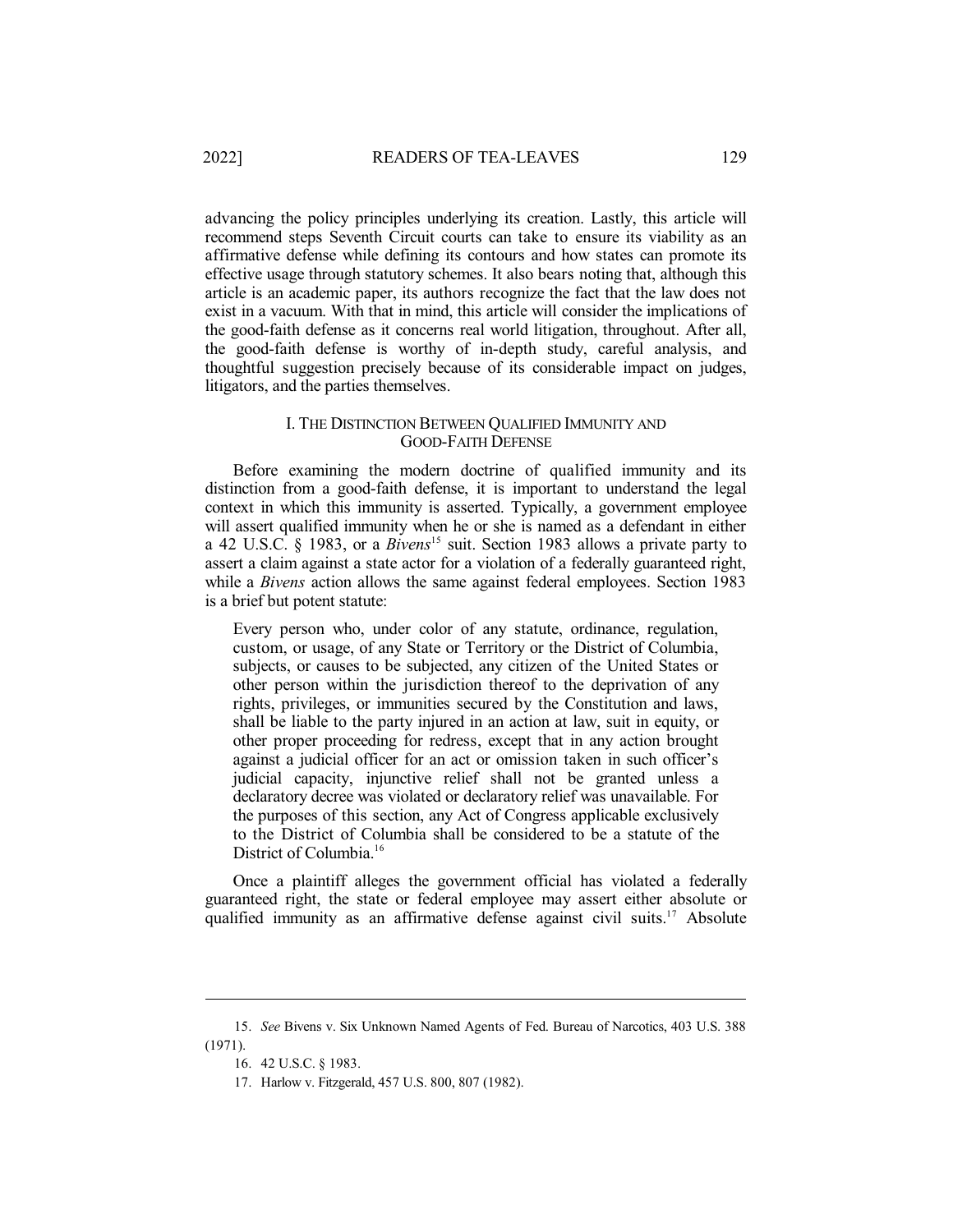immunity is reserved for legislators, $18$  judges, $19$  and certain members of the executive branch, like judges<sup>20</sup> and the U.S. President.<sup>21</sup> Qualified immunity, in contrast, protects state and federal executive officials who did not violate "clearly established statutory or constitutional rights of which a reasonable person would have known."<sup>22</sup> Whether absolute or qualified immunity applies is a question of function, not position.<sup>23</sup> For example, a government employee performing a legislative function will be protected by absolute immunity for that act, but the same official will only receive qualified immunity for a discretionary executive function.<sup>24</sup> A private party serving a public function, regardless of the nature of that function, cannot assert absolute or qualified immunity.<sup>25</sup>

Qualified immunity is immunity from suit, not merely damages.<sup>26</sup> A defendant must assert qualified immunity as an affirmative defense at the pleading stage, and it will be decided by a judge as a question of law. 27 If a court holds the alleged violation was of a clearly established law, then the defendant is not protected by qualified immunity. <sup>28</sup> What is "clearly established law" is a very narrow question, and lower courts often struggle to strike the proper degree of specificity between the facts of the case and binding precedent.<sup>29</sup> Generally, to be clearly established, a court of binding authority in that jurisdiction must have decided a case based on similar facts, such that a reasonable official in the defendant's position would be on notice "that the alleged conduct 'was unlawful

- 18. *See* Eastland v. U.S. Servicemen's Fund, 421 U.S. 491 (1975).
- 19. *See* Stump v. Sparkman, 435 U.S. 349 (1978).
- 20. Butz v. Economou, 438 U.S. 478, 508-12 (1978).
- 21. *See* Nixon v. Fitzgerald, 457 U.S. 731 (1982).
- 22. *Harlow*, 457 U.S. at 818.

23. *Id.* at 810. ("Moreover, in general our cases have followed a 'functional' approach to immunity law."); *see, e.g.,* Gravel v. United States, 408 U.S. 606, 624-25 (1972) (holding only those acts "legislative in nature" are protected by absolute immunity).

- 24. *See Harlow*, 457 U.S. at 810-11.
- 25. Wyatt v. Cole (*Wyatt I)*, 504 U.S. 158, 168 (1992).

26. *See* Mitchell v. Forsyth, 472 U.S. 511, 526 (1985) (defining qualified immunity as "an entitlement not to stand trial or face the other burdens of litigation").

27. *See* Saucier v. Katz, 533 U.S. 194, 200 (2001) ("Where the defendant seeks qualified immunity, a ruling on that issue should be made early in the proceedings so that the costs and expenses of trial are avoided where the defense is dispositive.").

28. *See Harlow*, 457 U.S. at 818.

29. *See* Ashcroft v. al-Kidd, 563 U.S. 731, 741-43 (2011); s*ee also, e.g.*, White v. Pauly, 137 S. Ct. 548, 552 (2017) ("Today, it is again necessary to reiterate the longstanding principle that 'clearly established law' should not be defined 'at a high level of generality.'"); Ziglar v. Abbasi, 137 S. Ct. 1843, 1867 (2017) (finding that defendants were entitled to qualified immunity); City & Cty. of San Francisco, Calif. v. Sheehan, 575 U.S. 600, 610-13 (2015) (reversing the Ninth Circuit's denial of qualified immunity to police officer defendants); *Saucier*, 533 U.S. at 209 ("[P]etitioner was entitled to qualified immunity, and the suit should have been dismissed at an early stage in the proceedings.").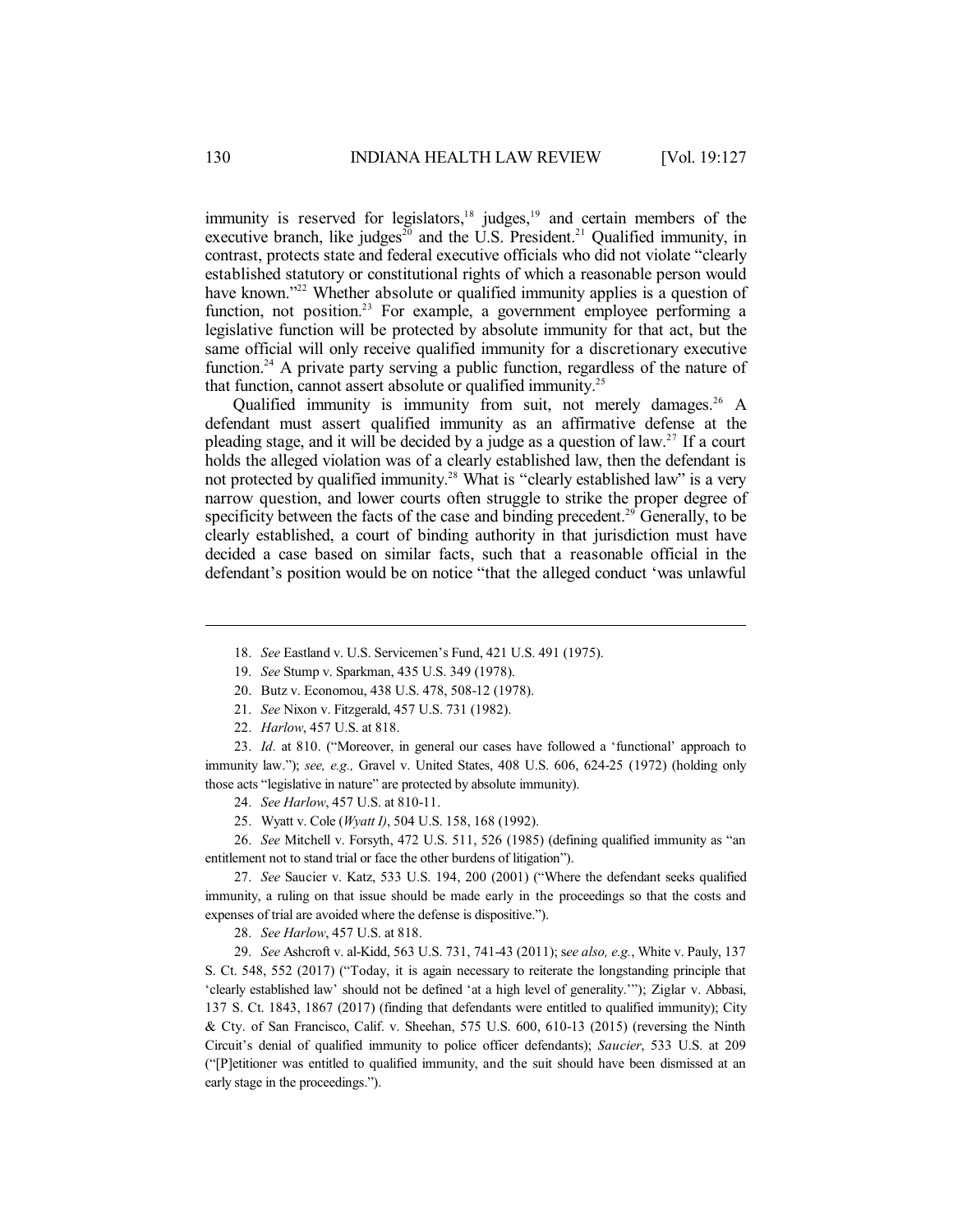in the situation he confronted.'" <sup>30</sup> As such, qualified immunity "protects 'all but the plainly incompetent or those who knowingly violate the law."<sup>31</sup> A defendant denied qualified immunity can immediately appeal that decision. 32 If, however, a court holds the defendant is protected by qualified immunity, then the case against that defendant is immediately dismissed.<sup>33</sup>

The strength of qualified immunity as a shield from suit is informed by the policy concerns underlying it. The U.S. Supreme Court held qualified immunity is necessary to prevent "distraction of officials from their governmental duties, inhibition of discretionary action, and deterrence of able people from public service."<sup>34</sup> Although private defendants serve the same functions as their public official equivalents, these policy concerns do not implicate them to the same degree. <sup>35</sup> The primary difference between a private party and public official who performs the same function is the cost to the public should they be named as a defendant. <sup>36</sup> When a private party is named a defendant, the public is largely unaffected. <sup>37</sup> Conversely, when public officials are haled into court, they are distracted from performing their duties, discouraged from acting "forcefully and decisively in their jobs" or engaging in public service at all, thus harming the public at-large.<sup>38</sup> Ultimately, qualified immunity "acts to safeguard government, and thereby to protect the public at large," and the public officials who enjoy it are merely incidental beneficiaries.<sup>39</sup>

A good-faith defense, on the other hand, is available to private defendants and does not prevent a suit from proceeding to trial. Good faith is a question of fact, not law, and therefore cannot always be determined by a judge early in proceedings. Additionally, private defendants cannot merely assert a lack of "clearly established law," but rather must cite a state or federal law that justified

33. *See Saucier*, 533 U.S. at 209 ("[P]etitioner was entitled to qualified immunity, and the suit should have been dismissed at an early stage in the proceedings.").

34. *Mitchell*, 472 U.S. at 526 (quoting *Harlow*, 457 U.S. at 826).

35. Wyatt v. Cole (*Wyatt I)*, 504 U.S. 158, 167-68 (1992).

36. The validity of the assertion that the public is protected by a public official's use of the qualified immunity, but not by a private party's use of the same for performing a similar or identical function is debatable, but ultimately beyond the scope of this Article.

37. *Wyatt I*, 504 U.S. at 168 ("[U]nlike…government officials performing discretionary functions, the public interest will not be unduly impaired if private individuals are required to proceed to trial to resolve their legal disputes.").

38. *Id.*

39. *Id.*

<sup>30.</sup> *Ziglar*, 137 S. Ct. at 1867 (quoting *Saucier*, 533 U.S. at 202).

<sup>31.</sup> *Id.* (quoting Malley v. Briggs, 475 U. S. 335, 341 (1986)).

<sup>32.</sup> *See Harlow*, 457 U.S. at 807, n.11 (holding denial of qualified immunity is an appealable issue under the collateral order doctrine); *see also* Mitchell v. Forsyth, 472 U.S. 511, 530 (1985) ("[A] district court's denial of a claim of qualified immunity, to the extent that it turns on an issue of law, is an appealable 'final decision' within the meaning of 28 U.S.C. § 1291 notwithstanding the absence of a final judgment.").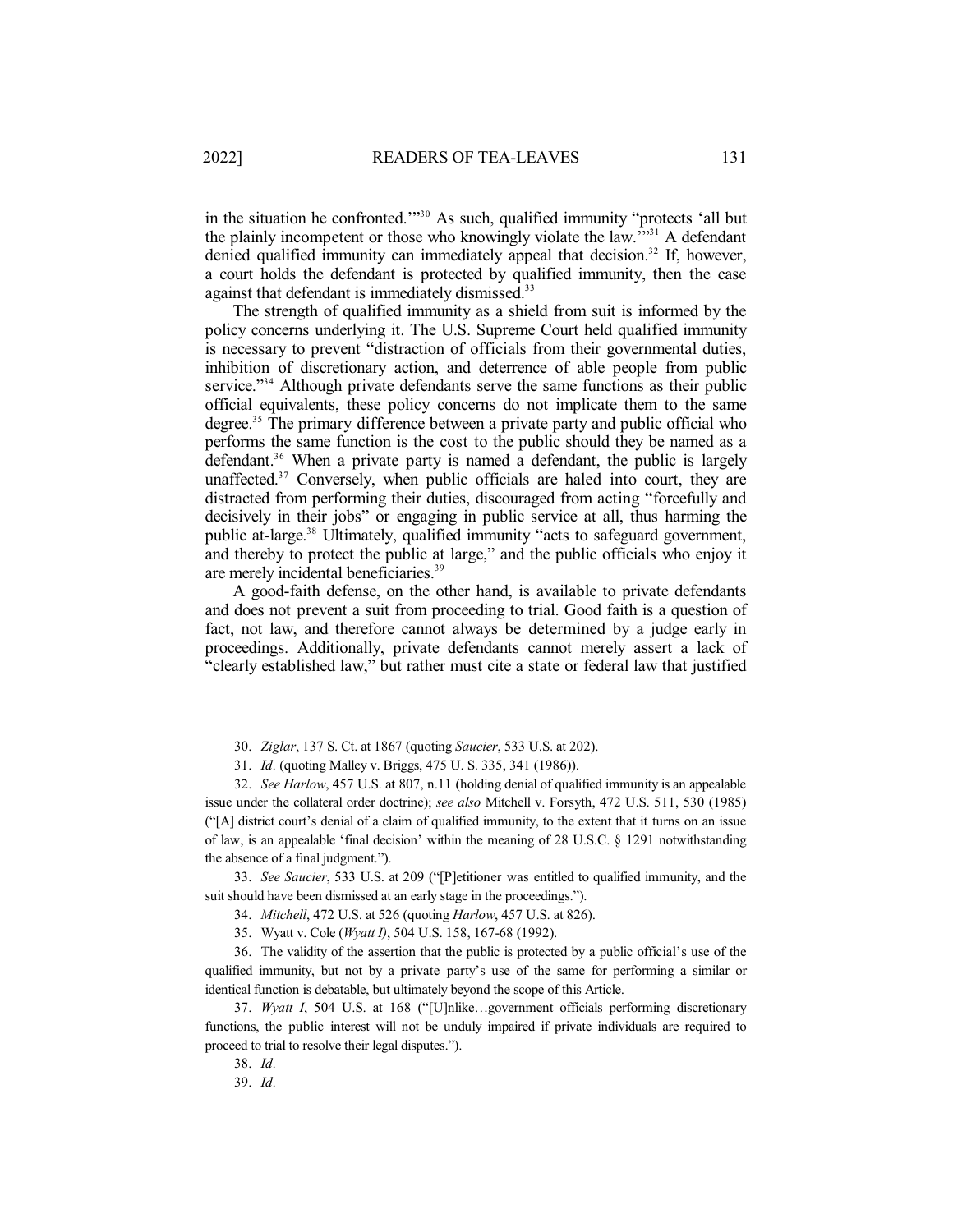their actions.<sup>40</sup> Namely, a private defendant is shielded from liability only if he or she relied in good-faith on a statute that was valid at the time and authorized the defendant's allegedly tortious conduct. <sup>41</sup> That the statute was later ruled unconstitutional is of no consequence, so long as the private defendant neither "knew nor should have known that the statute upon which they relied was unconstitutional." <sup>42</sup> At least one circuit has discarded the objective component of the defense, instead embracing a purely subjective good-faith standard. <sup>43</sup> Under the subjective standard, a defendant must prove merely that she relied in goodfaith on a presumptively valid law, not that her reliance was reasonable.<sup>44</sup>

These distinctions separate qualified immunity from a good-faith defense. Qualified immunity is not available to private parties and a decision denying qualified immunity can be appealed immediately. <sup>45</sup> Further, although qualified immunity is never presumed, it is easier to argue because it merely requires a "lack of clearly established law," as opposed to a reliance on a specific statute. The good-faith defense standard contains objective and subjective components in some jurisdictions, $46$  or a purely subjective showing in others. $47$  Qualified immunity is always based on an objective, reasonable person standard.<sup>48</sup> In its decision denying qualified immunity to private parties, the U.S. Supreme Court noted policy concerns justified the immunity in regards to public officials but did not apply with equal force to private parties.<sup>49</sup> Overall, qualified immunity represents the more powerful defensive tool, because it shields defendants from

43. Jordan v. Fox, Rothschild, O'Brien & Frankel, 20 F.3d 1250, 1277 (3rd Cir. 1994) ("These considerations lead us to conclude 'good faith' gives state actors a defense that depends on their subjective state of mind, rather than the more demanding objective standard of reasonable belief that governs qualified immunity.").

44. *Id.*

45. Harlow v. Fitzgerald, 457 U.S. 800, 807 (1982) (holding denial of qualified immunity is an appealable issue under the collateral order doctrine).

46. *Wyatt II*, 994 F.2d at 1120, 114 S. Ct. at 470.

47. *See, e.g.*, *Jordan*, 20 F.3d at 1277 ("These considerations lead us to conclude 'good faith' gives state actors a defense that depends on their subjective state of mind, rather than the more demanding objective standard of reasonable belief that governs qualified immunity.").

48. Ziglar v. Abbasi, 137 S. Ct. 1843, 1866 (2017) (quoting Saucier v. Katz, 533 U.S. 194, 202 (2001)).

49. Wyatt v. Cole (*Wyatt I)*, 504 U.S. 158, 167 (1992) ("Accordingly, we have recognized qualified immunity for government officials where it was necessary to preserve their ability to serve the public good or to ensure that talented candidates were not deterred by the threat of damages suits from entering public service."); *see also* Mitchell v. Forsyth, 472 U.S. 511, 526 (1985) (holding immunity is intended to prevent "distraction of officials from their governmental duties, inhibition of discretionary action, and deterrence of able people from public service") (quoting *Harlow*, 457 U.S. at 816).

<sup>40.</sup> Wyatt v. Cole (*Wyatt II*), 994 F.2d 1113, 1118 (5th Cir. 1993), *cert. denied*, 114 S. Ct. 470 (1993).

<sup>41.</sup> *Id.*

<sup>42.</sup> *Id.*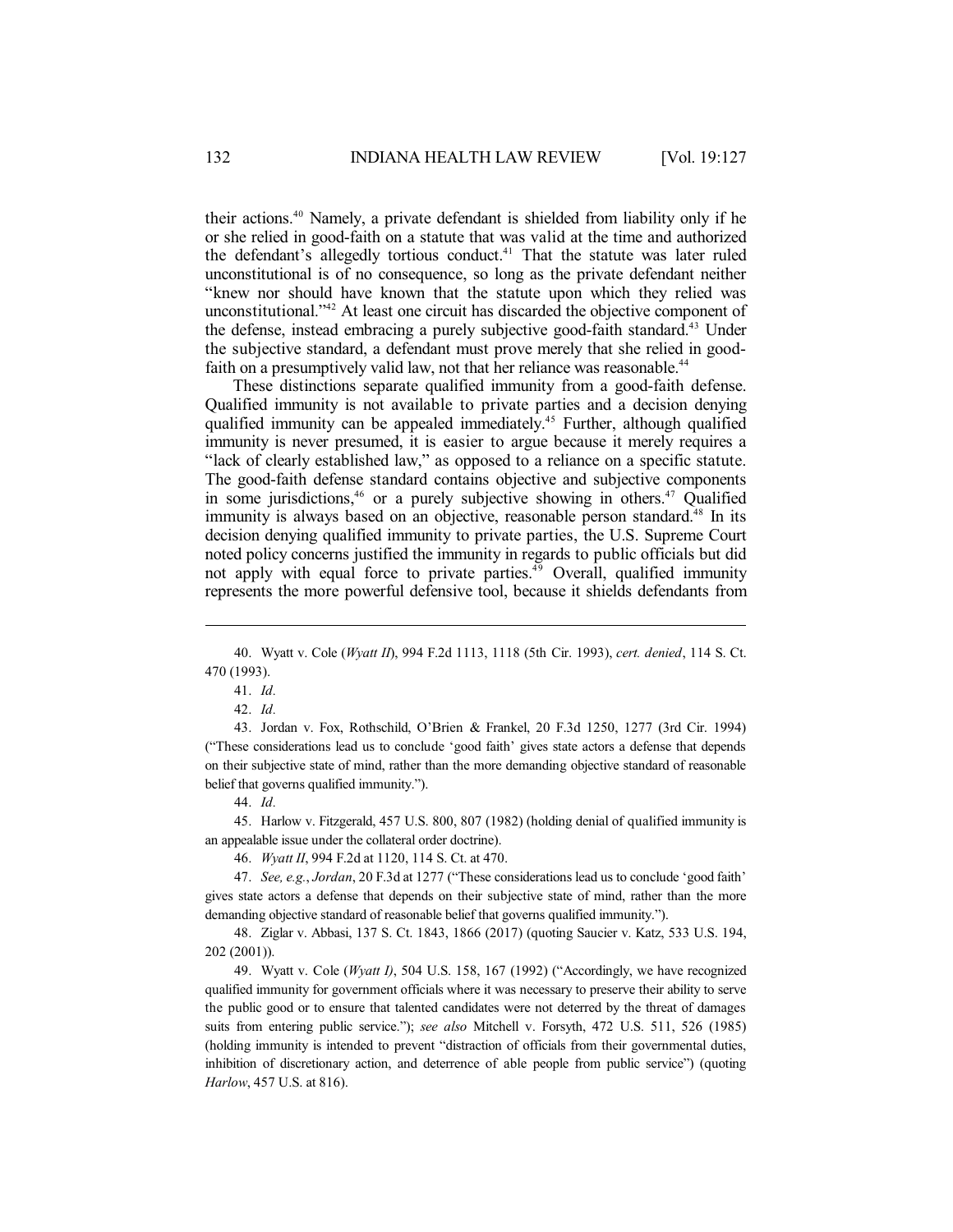a suit entirely, instead of mere liability. Further, as a question of fact, the merits of a good-faith defense argument must sometimes be left to a jury at the verdict stage of trial, rather than by a judge during pleadings or following discovery.

### II. IMPLEMENTATION OF THE GOOD-FAITH DEFENSE

#### *A. Policy Concerns Informing the Good-Faith Defense*

Although the good-faith defense does not exist for so lofty a purpose as to "protect the public at large,"<sup>50</sup> it still serves worthwhile principles. Namely, a good-faith defense to § 1983 suits prevents verdicts that would otherwise run counter to "principles of equality and fairness." <sup>51</sup> At its core, the defense is a commonsense doctrine, nearly rising to the level of truism – an individual should not be held civilly liable for following the law, absent some malicious intent. Lacking qualified immunity, private defendants "who innocently make use of seemingly valid state or federal laws would be responsible, if the law is subsequently held to be unconstitutional, for the consequences of their actions."<sup>52</sup> The good-faith defense is intended to prevent this seemingly unjust, and arguably absurd, result.

The good-faith defense for private defendants in § 1983 suits should serve "principles of equality and fairness"<sup>53</sup> by protecting those who act in good-faith reliance on a statute.<sup>54</sup> The reliance element is important to the good-faith defense. A private defendant who knew that a statute was unconstitutional will not be protected by the good-faith defense, because doing so would not serve "principles of equality and fairness."<sup>55</sup> In fact, shielding a bad-faith actor would not only work against the purpose of the good-faith defense, but produce an unjust result. Similarly, in many jurisdictions, a private defendant cannot hide behind ignorance of a law's defects, if the law is obviously unconstitutional.<sup>56</sup> Although a defendant in such a case would lack malicious intent, allowing unreasonable ignorance to defeat a seemingly valid claim would arguably work an injustice against the otherwise meritorious plaintiff. Some have questioned this objective element, however, noting that reliance on a presumptively valid law is

- 52. Lugar v. Edmondson Oil Co., 457 U.S. 922, 942, n.23 (1982).
- 53. *Wyatt I,* 504 U.S. at 168.

54. Wyatt v. Cole (*Wyatt II*), 994 F.2d 1113, 1118 (5th Cir. 1993), *cert. denied*, 114 S. Ct. 470 (1993) ("We accordingly hold that private defendants sued on the basis of *Lugar* may be held liable for damages under § 1983 only if they failed to act in good faith in invoking the unconstitutional state procedures, that is, if they either knew or should have known that the statute upon which they relied was unconstitutional.").

55. *Wyatt I*, 504 U.S. at 168.

56. Janus v. Am. Fed'n of State, 942 F.3d 352, 363 (7th Cir. 2019) (quoting *Wyatt II*, 994 F.2d at 1118, 114 S. Ct. at 470).

<sup>50.</sup> *Wyatt I*, 504 U.S. at 168.

<sup>51.</sup> *Id.*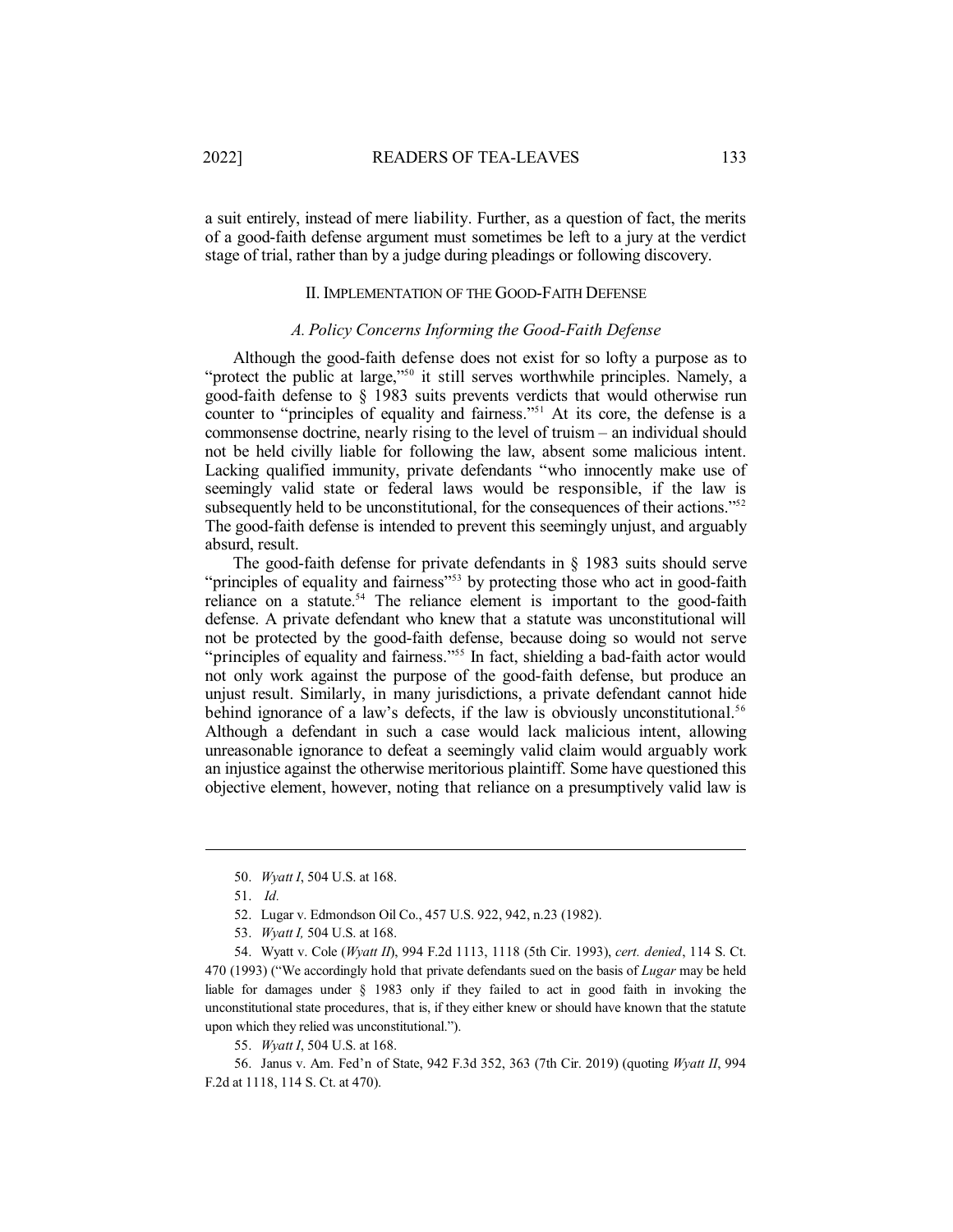reasonable "as a matter of law." 57

It is also important to note what policy concerns are addressed from the § 1983 plaintiff's perspective. While qualified immunity protects "all [public officials] but the plainly incompetent or those who knowingly violate the law," 58 the good-faith defense will only shield private defendants who acted in good-faith reliance on a state or federal law.<sup>59</sup> This significantly narrows the scope of the defense, compared to qualified immunity. As such, plaintiffs with meritorious claims against culpable defendants, either by virtue of actual awareness of a law's unconstitutionality or unreasonable ignorance, will still receive favorable judgments. Relying on a law, even one deemed unconstitutional, is not generally considered culpable behavior absent an element of malice. As punitive damages are intended "to punish wrongdoers and deter wrongful conduct,"<sup>60</sup> this defense prevents an illogical result, namely, punishment of a non-culpable party.

Unfortunately, plaintiffs with meritorious claims against non-culpable defendants will also lose out on compensatory damages. Compensatory damages are intended to compensate victims, not punish tortious behavior like punitive damages.<sup>61</sup> Some might argue that non-culpable defendants should still be liable for compensatory damages, to avoid an unjust result for the plaintiff. This argument is not without merit, but is ultimately fallacious. Compensatory damages are not intended to punish wrongful conduct but are only justified when rooted in wrongful conduct.<sup>62</sup> Misfortune plagues all and sundry, but in tort law, liability only attaches when the source of that misfortune was defendant's culpable conduct. 63

In addition to equality and fairness, the good-faith defense arguably serves the same policies underlying qualified immunity. Qualified immunity is intended to protect the public at large by preventing public officials from being distracted from their public service, discouraged from efficiently exercising their own discretion, or deterred from public service altogether. <sup>64</sup> The U.S. Supreme Court held extending qualified immunity to private defendants performing public

<sup>57.</sup> *Wyatt I*, 504 U.S. at 174 (Kennedy, J., concurring) ("[T]here is support in the common law for the proposition that a private individual's reliance on a statute, prior to a judicial determination of unconstitutionality, is considered reasonable as a matter of law.").

<sup>58.</sup> Ziglar v. Abbasi, 137 S. Ct. 1843, 1867 (2017) (quoting Malley v. Briggs, 475 U.S. 335, 341 (1986)).

<sup>59.</sup> *Wyatt II*, 994 F.2d at 1118, 114 S. Ct. at 470.

<sup>60.</sup> RESTATEMENT (SECOND) OF TORTS § 901(c) (1979).

<sup>61.</sup> RESTATEMENT (SECOND) OF TORTS § 901(a) cmt. a (1979) ("[T]he law of torts attempts primarily to put an injured person in a position as nearly as possible equivalent to his position prior to the tort.").

<sup>62.</sup> Palsgraf v. Long Island R. Co., 248 N.Y. 339, 346 (N.Y. 1928) ("The question of liability is always anterior to the question of the measure of the consequences that go with liability. If there is no tort to be redressed, there is no occasion to consider what damage might be recovered if there were a finding of a tort.").

<sup>63.</sup> *Id.* at 346-47.

<sup>64.</sup> Wyatt v. Cole (*Wyatt I)*, 504 U.S. 158, 168 (1992).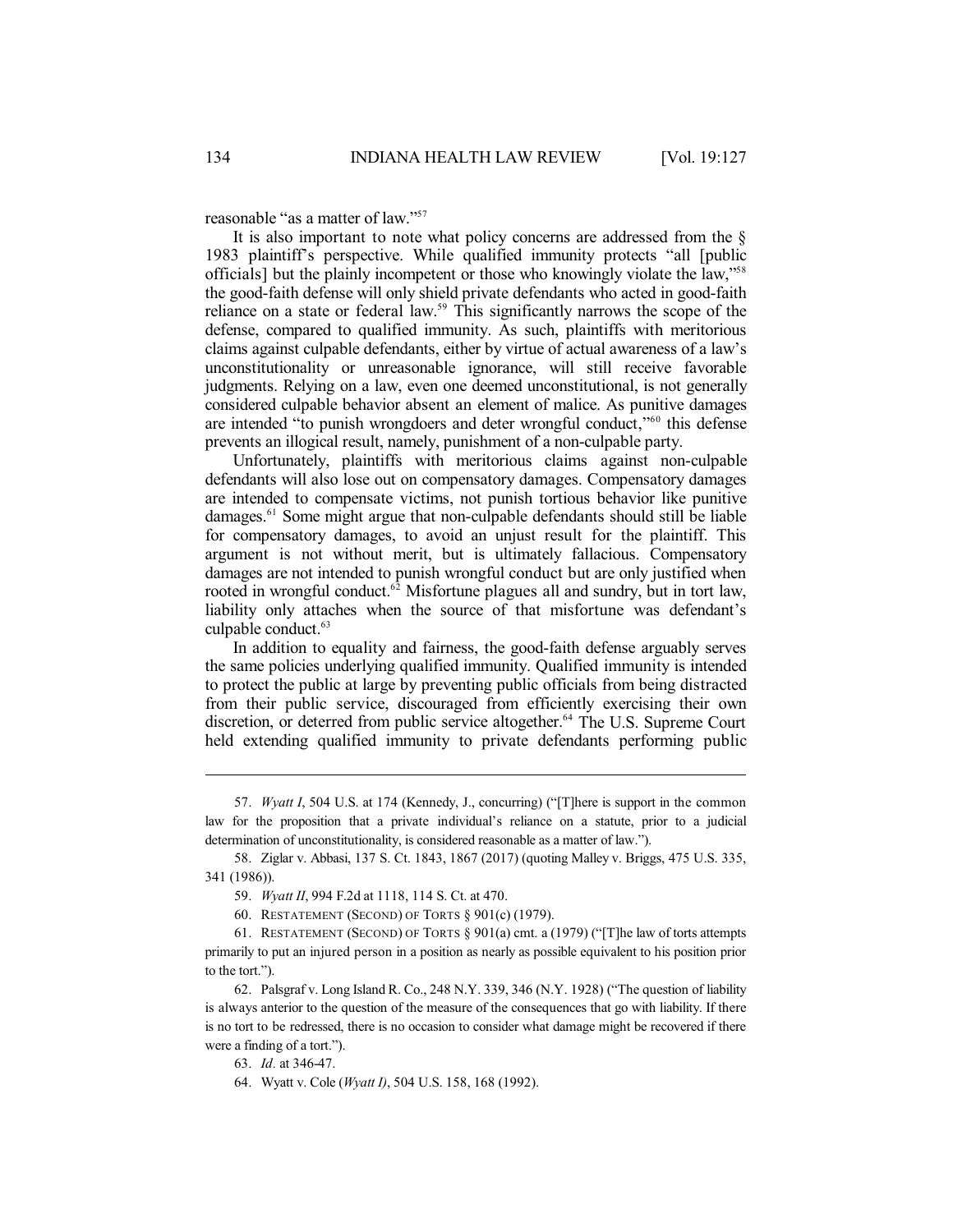functions would not serve the public good, as it does in regards to public officials.<sup>65</sup> That being said, the public good may be served by allowing nonculpable private defendants to assert good-faith as a defense. There is a continuing modern trend towards privatization of government functions. <sup>66</sup> As a result, private citizens now perform identical functions to public officials and have even replaced them in some fields.<sup>67</sup> For example, some state governments have outsourced the operation of toll roads,<sup>68</sup> utilities,<sup>69</sup> prisons,<sup>70</sup> lotteries,<sup>71</sup> student loans,<sup>72</sup> airports,<sup>73</sup> and other services.<sup>74</sup>

Private citizens performing public functions may serve the public good by providing equal, or even superior service, at a reduced cost. Local and state governments hire private citizens to perform government functions because, it least in theory, it is a cost-effective means to fulfill their purpose.<sup>75</sup> Additionally, governments may privatize services to displace risk, increase revenue, and provide a higher level of service from more experienced providers.<sup>76</sup> If successful, the public benefits by receiving the same or higher quality government services at a reduced burden to the taxpayers.<sup>77</sup> Litigation involving private defendants can, however, raise the cost of privatizing government services, not directly through indemnification, but indirectly by making the jobs less appealing and therefore, more difficult to attract qualified candidates. Hedonistic calculus<sup>78</sup>

67. Whether the privatization of governmental services is desirable exceeds the scope of this Article but is comprehensively addressed in other works. It will suffice to say such privatization is a reality in the modern United States and many support such a trend. It is the position of this Article that if and until that course is reversed, the workings of civil law must take this reality into account in order to reach fair and equitable outcomes.

68. *Commission Report*, *supra* note 1, at 9-11.

- 69. *Id.* at 12-13.
- 70. *Id.* at 14.
- 71. *Id.* at 15.
- 72. *Id.* at 16.
- 73. *Id.* at 16-17.
- 74. *Id.* at 17-19.
- 75. *Id.* at 4.
- 76. *Id.* at 5-6.
- 77. *Id.* at 6.

78. Also known as "felicific calculus," hedonistic calculus was theorized by philosopher Jeremy Bentham in his 1789 book, *Introduction to the Principles of Morals and Legislation*. At its core, hedonistic calculus is a method of calculating the expected benefits and detriments (or pleasure and pain) of any given action. When an act's detriments are expected to outweigh its benefits, the actor will more likely refrain from completing the act, compared to when the expected

<sup>65.</sup> *Id.* at 167-68.

<sup>66.</sup> Dan Weiss, Note, *Privatization and Its Discontents: The Troubling Record of Privatized Prison Health Care*, 86 U. COLO. L. REV. 725, 733-34 (2015) ("America's recent bipartisan infatuation with the privatization of core government services began in the late 1970s and continues to the present day. This privatization revolution has remade the American regulatory landscape.") (internal quotations omitted).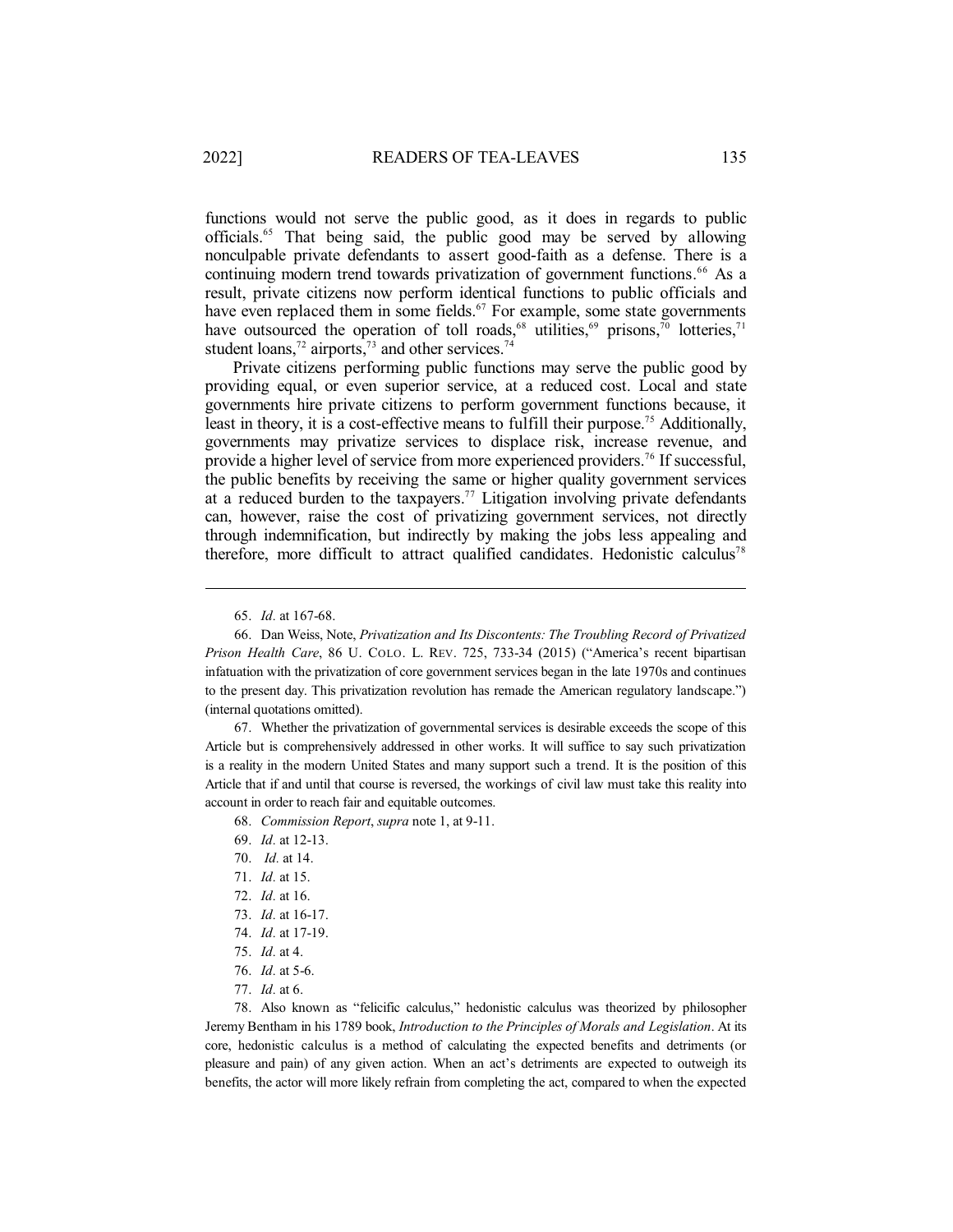predicts that higher risk of personal liability requires a higher salary to justify that risk. Just as litigation can distract, discourage, and deter public officials from performing their duties, so too can it distract, discourage, and deter private citizens from performing the same tasks. The good-faith defense can and should provide some measure of protection from liability, not just because it prevents unfair and inequitable outcomes, but because it will serve the public good in those areas where private service providers have replaced public officials as the source of government services.

### *B. The Emergence of Good-Faith as a Defense to Liability*

#### *1. The Fifth Circuit's Objective Good-Faith Standard*

The first court to find in favor of the good-faith defense for a private  $\S$  1983 defendant was the United States Court of Appeals for the Fifth Circuit in *Wyatt v. Cole* (*Wyatt II*). 79 In that case, Howard Wyatt and Bill Cole, two business partners, had a falling out.<sup>80</sup> Cole sought and acquired a writ of replevin against Wyatt in a Mississippi state court.<sup>81</sup> The county sheriff executed the writ, seizing "24 heads of cattle, a tractor, and other property from Wyatt on July 29 and 30, 1986." <sup>82</sup> The writ of replevin was not served on Wyatt until the following day, July 31, 1986.<sup>83</sup> At a post-seizure hearing, a circuit judge dismissed Cole's complaint and ordered him to return the seized property.<sup>84</sup> In July of 1987, Wyatt filed suit against Cole in the U.S. District Court for the Southern District of Mississippi under § 1983 and several state provisions, alleging the seizure without notice violated his right to Due Process.<sup>85</sup> The district court agreed with Wyatt and "declared the state replevin statute unconstitutional." <sup>86</sup> Despite that, the court found Wyatt could not recover damages because Cole, a private citizen, was entitled to qualified immunity.<sup>87</sup>

Wyatt eventually appealed his way up to the U.S. Supreme Court. As discussed previously, the Court found private defendants, like Cole, could not benefit from qualified immunity because such an extension of the immunity doctrine was not justified by the policies supporting it.<sup>88</sup> The Court remanded the case to the Fifth Circuit to determine whether Cole was liable under § 1983, and

benefits outweigh associated detriments.

<sup>79.</sup> Wyatt v. Cole (*Wyatt II*), 994 F.2d 1113, 1113 (5th Cir. 1993), *cert. denied*, 114 S. Ct. 470 (1993).

<sup>80.</sup> *Id.* at 1115, 114 S. Ct. at 470.

<sup>81.</sup> *Id.*

<sup>82.</sup> *Id.*

<sup>83.</sup> *Id.*

<sup>84.</sup> *Id.*

<sup>85.</sup> *Id.*

<sup>86.</sup> *Id.*

<sup>87.</sup> *Id.*

<sup>88.</sup> Wyatt v. Cole (*Wyatt I)*, 504 U.S. 158, 167-68 (1992).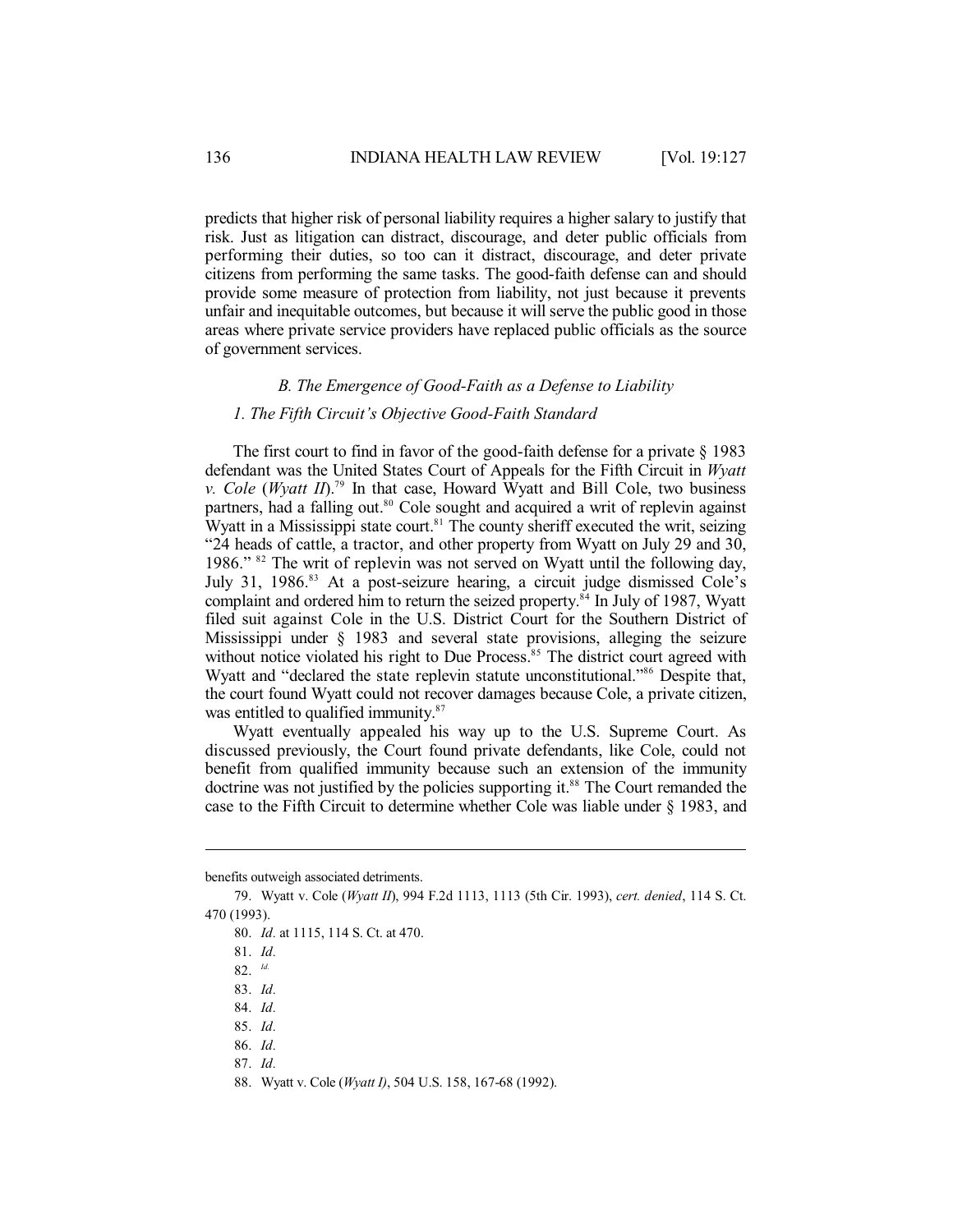if so, entitled to "any affirmative defense based on good faith and/or probable cause or that § 1983 suits against private, rather than governmental, parties could require plaintiffs to carry additional burdens."<sup>89</sup>

The Fifth Circuit addressed each issue, in turn.<sup>90</sup> First, as Cole had used "procedures prescribed by the [state] statute itself," he had acted under color of state law and was liable under  $\hat{\S}$  1983.<sup>91</sup> The court then moved on to the issue of whether Cole could affirmatively assert a defense based on good-faith.<sup>92,93,94</sup> The defense also required defendant's reliance on the statute. <sup>95</sup> The Fifth Circuit found that Wyatt presented no evidence Cole had known the state replevin statute was unconstitutional at the time he invoked it, nor that he had relied unreasonably it. 96 Consequently, Cole was entitled to the good-faith defense against liability.<sup>97</sup> Surprisingly, since the holding in *Wyatt*, the good-faith defense has seen very little use in the Fifth Circuit.

The Second Circuit first brushed against the good-faith defense in 1996, in *Pinsky v. Duncan*. <sup>98</sup> There, the court suggested the existence of the good-faith defense but framed the issue as a failure of the plaintiff to prove a required element of his case. <sup>99</sup> A little more than twenty years later, the Second Circuit would more definitively find for the good-faith defense. 100 In *Jarvis v. Cuomo*, the court affirmed a district court's judgment for a private party § 1983 defendant, based on the good-faith affirmative defense. <sup>101</sup> There, the court found for the defendant because it was "objectively reasonable for [defendant] to act on the basis of a statute not yet held invalid." <sup>102</sup> Based on *Jarvis*, the Second Circuit adopted the Fifth Circuit's objective good-faith standard for the defense.

92. *Id.* at 1120 ("[W]e think that private defendants, at least those involving ex parte prejudgment statutes, should not be held liable under § 1983 absent a showing of malice and evidence that they either knew or should have known of the statute's constitutional infirmity."), 114 S. Ct. at 470.

93. *Id.*

- 94. *Id.* at 1121, 114 S. Ct. at 470.
- 95. *Id.*
- 96. *Id.*
- 97. *Id.* at 1115, 114 S. Ct. at 470.
- 98. *See* Pinsky v. Duncan, 79 F.3d 306 (2d Cir. 1996).

99. *Id.* at 312-13 ("We think that malicious prosecution is the most closely analogous tort and look to it for the elements that must be established in order for Doehr to prevail on his § 1983 damages claim. Accordingly, having established that Di Giovanni's attachment proceeding ended in failure, it remains for Doehr to demonstrate want of probable cause, malice and damages. The burden of proof is, of course, upon the plaintiff.").

100. Jarvis v. Cuomo, 660 F. App'x 72, 75 (2d Cir. 2016).

101. *Id.* ("[T]he district court did not err in concluding that a good faith defense was available to a private defendant sued under § 1983 for a First Amendment violation.").

102. *Id.* at 76 (quoting *Pinsky*, 79 F.3d at 313) (internal quotes omitted).

<sup>89.</sup> *Id.* at 169.

<sup>90.</sup> *Wyatt II*, 994 F.2d at 1117, 114 S. Ct. at 470.

<sup>91.</sup> *Id.* at 1118, 114 S. Ct. at 470.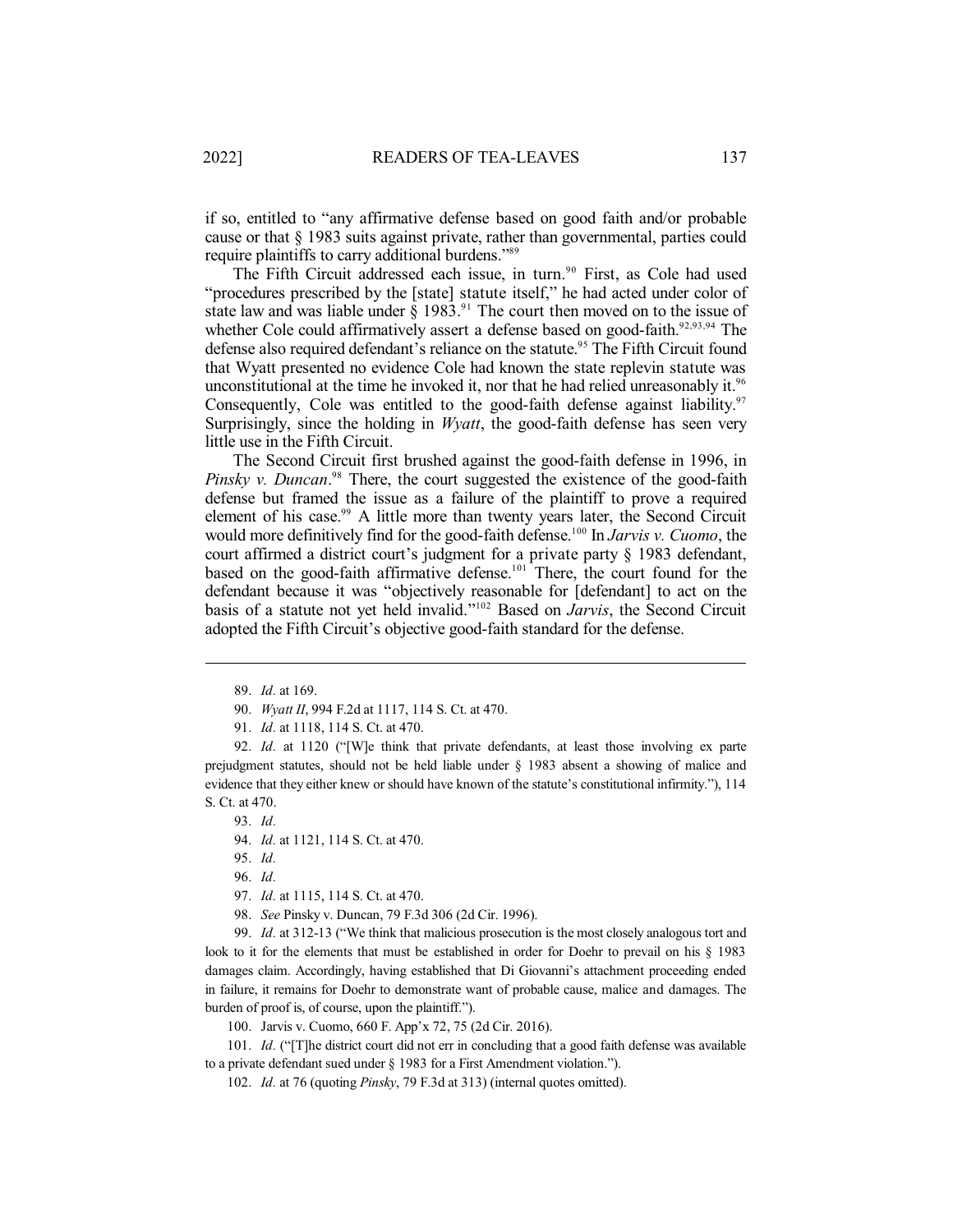In 2008, the Ninth Circuit also adopted the good-faith defense in *Clement v. City of Glendale*. <sup>103</sup> Like the Sixth Circuit, 104 the Ninth Circuit did not define the contours of the good-faith defense. Later, however, the court did affirm a grant of summary judgment in favor of a defendant in a § 1983 suit because the plaintiff failed to show defendant's conduct was "unreasonable."<sup>105</sup> The Ninth Circuit good-faith defense requires, at a minimum, a showing of reasonable reliance on a statute. This likely includes a subjective good-faith belief that the statute is valid, because any reliance on a statute is unreasonable if the defendant actually knew it was unconstitutional. This is supported by the circuit's lower courts' application of the defense. <sup>106</sup> As such, it most closely resembles the Fifth Circuit's approach.

#### *2. The Third Circuit's Subjective Good-Faith Standard*

The Third Circuit also found in favor of the existence of good-faith as a defense, in the context of a due process violation with private § 1983 defendants, in *Jordan v. Fox, Rothschild, O'Brien & Frankel*. <sup>107</sup> The Third Circuit, however, diverged from the Fifth Circuit's objective good-faith approach. In Third Circuit courts, a private § 1983 defendant is "entitled to a defense of subjective good faith." <sup>108</sup> The Third Circuit does not require a defendant's reliance on the law be objectively reasonable, but rather that it is merely subjectively genuine. <sup>109</sup> This standard is less demanding, and therefore more frequently successful, as it does not require a defendant to show that reliance on a statute was objectively

105. Weldon v. Conlee, 684 F. App'x 612, 612 (9th Cir. 2017) ("The district court properly granted summary judgment on Weldon's unlawful seizure claims because Weldon failed to raise a genuine dispute of material fact as to whether the impounding of his vehicle was unreasonable.").

106. *See, e.g.*, Gollub v. City of Sausalito, No. 18-cv-07386, 2019 U.S. Dist. LEXIS 162259, at \*8 (N.D. Cal. Sept. 17, 2019) ("Yet Butler may be entitled to a good-faith defense, provided that he was *unaware* that he was helping the City violate the Gollubs' constitutional rights.") (emphasis added); Allen v. Santa Clara Cnty. Corr. Peace Officers Ass'n, 400 F. Supp. 3d 998, 1000-1003 (E.D. Cal. 2019) (granting a motion to dismiss because defendants "did [their] best [to] follow the law and had no reason to suspect that there would be a constitutional challenge to [their] actions") (first and third alterations in original) (quoting Hernandez v. AFSCME California, 386 F. Supp. 3d 1300, 1304 (E.D. Cal. 2019)).

107. Jordan v. Fox, Rothschild, O'Brien & Frankel, 20 F.3d 1250, 1277 (3rdCir. 1994) ("[W]e believe private actors are entitled to a defense of subjective good faith.").

108. *Id.; see also* Oliver v. Serv. Emps. Int'l Union Loc. 668, 415 F. Supp. 3d 602 (E.D. Pa. 2019).

109. *Jordan*, 20 F.3d at 1277 ("These considerations lead us to conclude 'good faith' gives state actors a defense that depends on their subjective state of mind, rather than the more demanding objective standard of reasonable belief that governs qualified immunity.").

<sup>103.</sup> Clement v. City of Glendale, 518 F.3d 1090, 1097 (9th Cir. 2008) ("Having acted on instructions from the Glendale Police Department that specifically called for the tow, [defendant] is entitled to invoke the good faith defense.").

<sup>104.</sup> *See infra* notes 113-14 and accompanying text.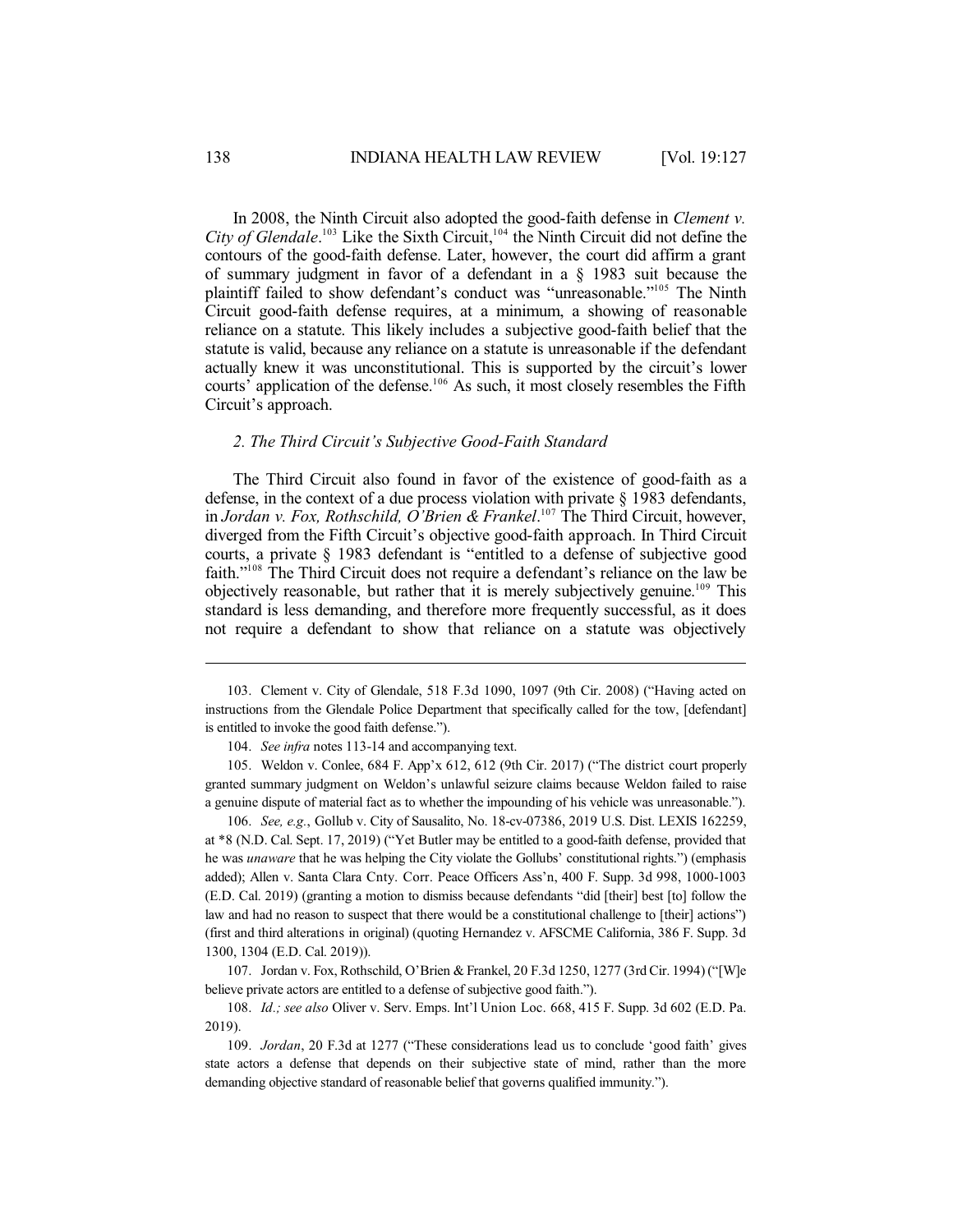reasonable. <sup>110</sup> The Third Circuit's subjective good-faith defense has been asserted with greater frequency than other circuits' objective good-faith standard.<sup>111</sup>

The Sixth Circuit followed suit in 1996 when it decided *Vector Research v. Howard & Howard Attorneys P.C.* <sup>112</sup> The court, however, did not define how the good-faith defense would be applied in that circuit.<sup>113</sup> Consequently, a district court in *Ogle* adopted, in name, the Fifth Circuit's objective good-faith standard. <sup>114</sup> The court, however, arguably lessened a defendant's burden when it found that the "reliance on a statute establishes good faith as a matter of law." 115 In addressing the apparent contradiction of ruling on a defendant's subjective state of mind as a matter of law, the court favorably cited Justice Kennedy's concurring opinion in *Wyatt*:

[T]ypically, subjective states of mind are shown through discovery. *Vector*, 76 F.3d at 699 ("Any good faith defense must, however, be resolved on remand and not on this Rule 12 motion to dismiss."). *See also Duncan*, 844 F.2d at 1266 ("A good faith defense, on the other hand, is likely to be based in large part on the facts of the case, with the suit only being dismissed after trial, or on summary judgment if the defendant can show that there is no material dispute as to the facts"). However, it is, as a matter of law, reasonable to rely on a presumptively valid statute. *Wyatt*, 504 U.S. 158, 174, 112 S. Ct. 1827, 118 L. Ed. 2d 504 (1992) (J. Kennedy, concurring) ("there is support in the common law for the proposition that a private individual's reliance on a statute, prior to a

112. Vector Rsch., Inc. v. Howard & Howard Att'y P.C., 76 F.3d 692, 699 (6th Cir. 1996).

113. Ogle v. Ohio Civ. Serv. Emp. Ass'n, AFSCME, Local 11, 397 F. Supp. 3d 1076, 1086 (S.D. Ohio 2019) ("[T]he Sixth Circuit has not supplied further guidance on the specific contours of the defense.").

115. *Id.* at 1091.

<sup>110.</sup> Diamond v. Pa. State Educ. Ass'n, 399 F. Supp. 3d 361, 401 (W.D. Penn. 2019) ("By establishing objective reasonableness as a matter of law, Union Defendants have met the less demanding subjective standard articulated by the Third Circuit in *Jordan*.") (emphasis in original).

<sup>111.</sup> *See, e.g.*, Egervary v. Young, 366 F.3d 238, 246 (3d Cir. 2004) (noting defendants had asserted good-faith as a defense, but resolving the appeal on different grounds); *see also*, *Oliver*, 415 F. Supp. 3d at 602 (holding a defendant was entitled to good-faith as a defense); *Diamond*, 399 F. Supp. 3d at 401 (granting summary judgment in favor of defendant on the basis of good-faith defense); Foster v. City of Phila., No. 12-5851, 2014 U.S. Dist. LEXIS 143107, at \*64 (E.D. Pa. Oct. 8, 2014) (denying summary judgment based on good-faith because there was a material dispute regarding defendant's subjective state of mind); Customers Bank v. Mun. of Norristown, 942 F. Supp. 2d 534, 540 (E.D. Pa. 2013) (dismissing a complaint for failing to state a claim but noting that defendants might be entitled to a good-faith defense); Benn v. Universal Health Sys., No. 99- CV-6526, 2001 U.S. Dist. LEXIS 17121, at \*21-23 (E.D. Pa. July 27, 2001) (noting the defendants were entitled to a good-faith defense); Doby v. Decrescenzo, No. 94-3991, 1996 U.S. Dist. LEXIS 13175, at \*65-66 (E.D. Pa. Sept. 9, 1996) (granting summary judgment in favor of defendant on the basis of good-faith defense).

<sup>114.</sup> *Id.* at 1087*.*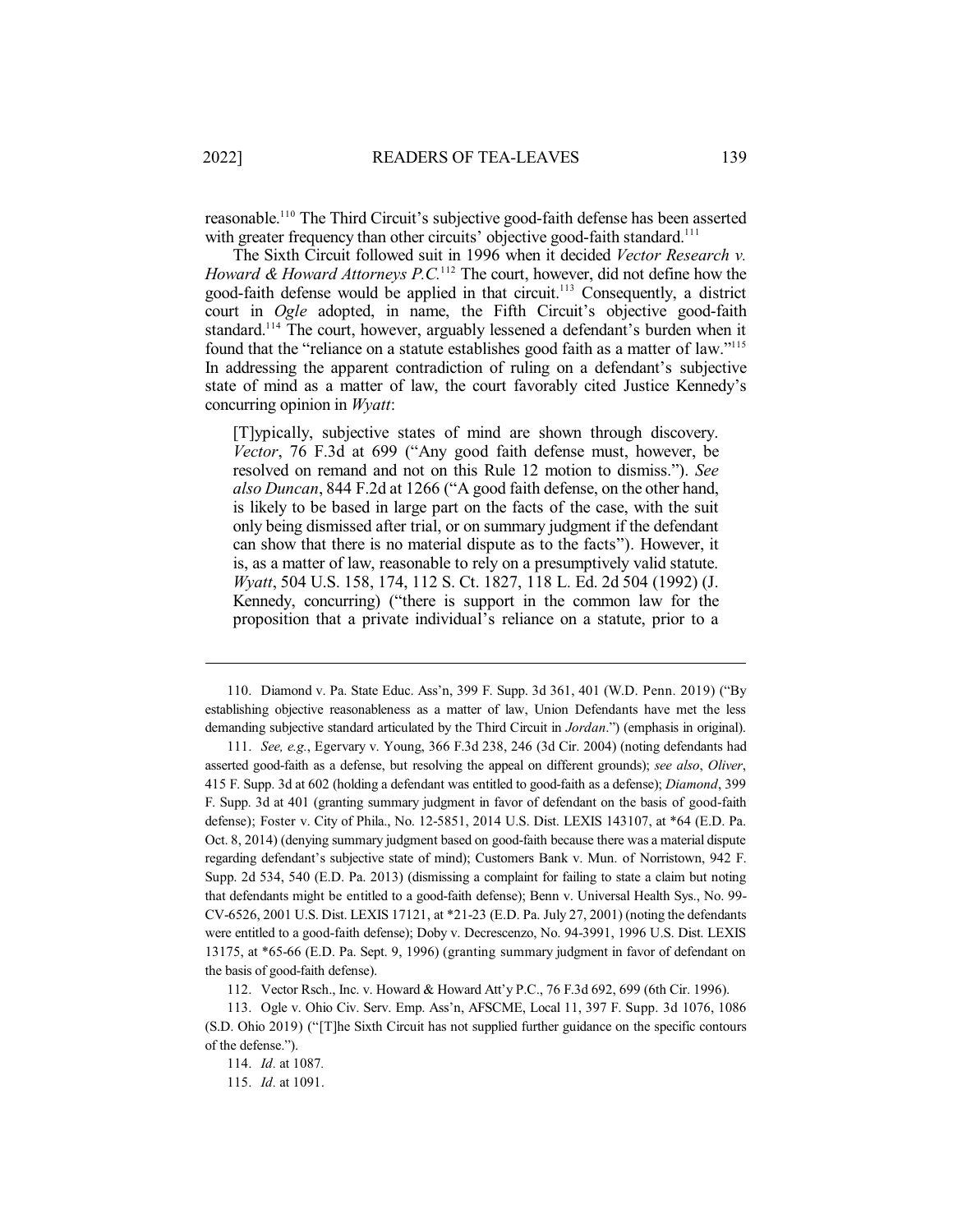judicial determination of unconstitutionality, is considered reasonable as a matter of law"). It would be unreasonable to expose [defendant] to discovery when discovery would not change the fact that [defendant] was simply following the existing law.<sup>116</sup>

This formulation of the good-faith defense has not yet been approved at the circuit court level, but it has not been disapproved either. Although this test follows the Fifth Circuit test in name, it more closely aligns with the Third Circuit's subjective good-faith test. Under this quasi-objective test, reasonableness is assumed so long as the defendant subjectively relied on the validity of the law.<sup>117</sup> The Sixth Circuit has not seen prevalent use of the goodfaith defense in § 1983 litigation, but one district court, interestingly, opined that a medical healthcare professional in a prison setting would be able to use goodfaith to successfully defend against an Eighth Amendment deliberate indifference claim. 118

#### *3. The Seventh Circuit Approves the Good-Faith Defense*

In *Janus v. Am. Fed'n of State*, the Seventh Circuit held a private § 1983 defendant was entitled to defend "on the ground that it proceeded in good faith."<sup>119</sup> By that point, three standards for the good-faith defense had arguably emerged since the U.S. Supreme Court remanded *Wyatt I*.<sup>120</sup> The Seventh Circuit quoted both the Fifth and Third Circuits in its *Janus* decision, without appearing to embrace either approach:

The [Fifth Circuit] accordingly held "that private defendants sued on the basis of *Lugar* may be held liable for damages under § 1983 only if they failed to act in good faith in invoking the unconstitutional state procedures, that is, if they either knew or should have known that the statute upon which they relied was unconstitutional." [Wyatt v. Cole, 994 F.2d 1113, 1118 (5th Cir. 1992), cert. denied, 126 L. Ed. 2d 421, 114 S. Ct. 470 (1993).]

Other circuits followed suit. In *Jordan*, the Third Circuit noted "the [Supreme Court's] statement [in *Wyatt I*] that persons asserting section

119. Janus v. Am. Fed'n of State, 942 F.3d 352, 364 (7th Cir. 2019).

120. *Cf.* Wyatt v. Cole (*Wyatt II*), 994 F.2d 1113, 1115 (5th Cir. 1993), *cert. denied*, 114 S. Ct. 470 (1993) (objective good-faith); *with* Jordan v. Fox, Rothschild, O'Brien & Frankel, 20 F.3d 1250, 1277 (3rd Cir. 1994) (subjective good-faith); *and* Ogle v. Ohio Civ. Serv. Emp. Ass'n, AFSCME, Local 11, 397 F. Supp. 3d 1076, 1092 (S.D. Ohio 2019) (a quasi-objective good-faith test, where reasonableness is assumed).

<sup>116.</sup> *Id.* at 1092.

<sup>117.</sup> *Id.*

<sup>118.</sup> Cuco v. Fed. Med. Ctr.-Lexington, No. 05-CV-232, 2006 U.S. Dist. LEXIS 49711, at \*121 (E.D. Ky. June 9, 2006) ("Because Dr. Schneider is not a federal employee, the qualified immunity defense is not available to her, even with respect to work performed for the federal government. She may employ, however, a 'good faith' defense.'").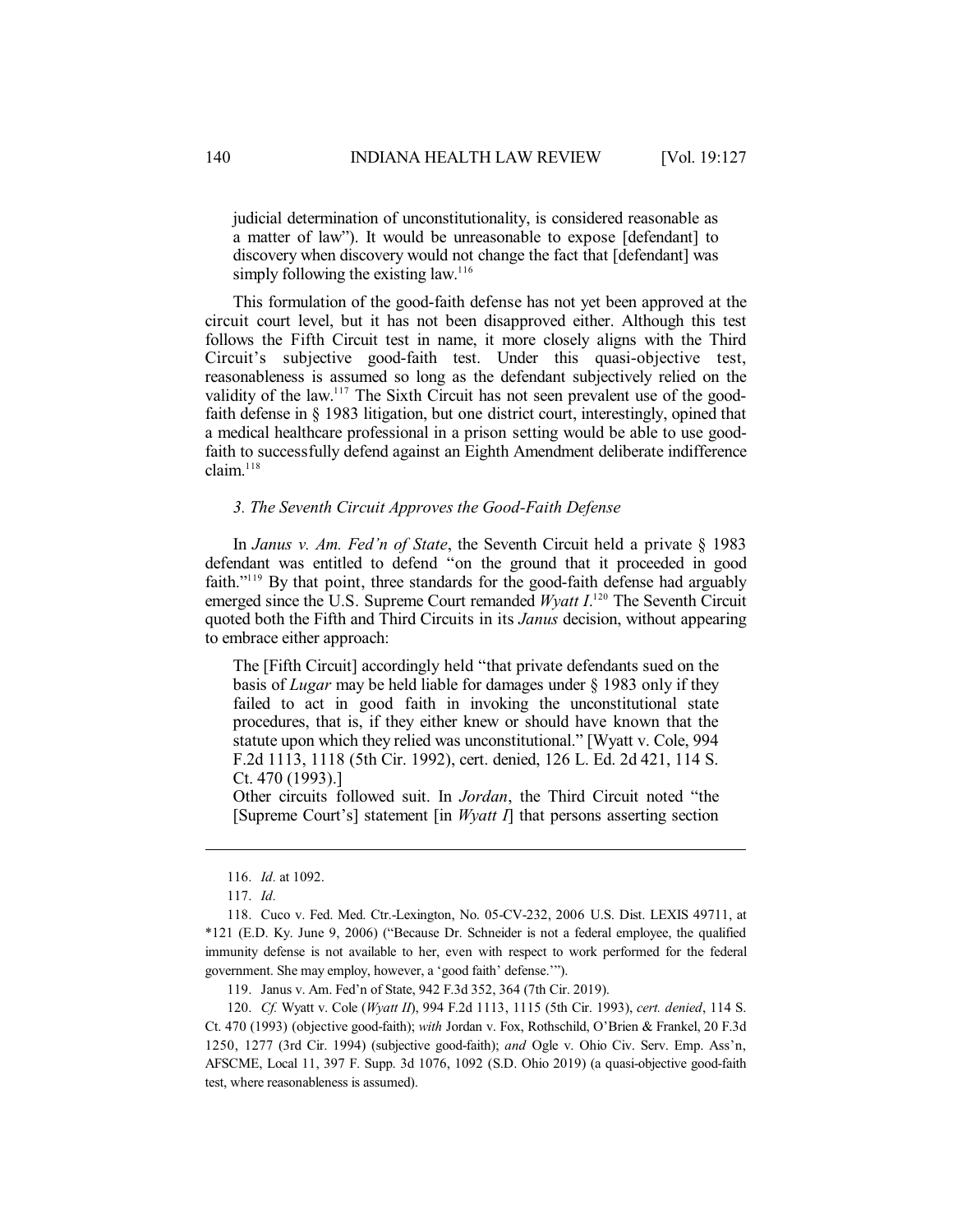1983 claims against private parties could be required to carry additional burdens, and the statements in *Lugar* which warn us [that] a too facile extension of section 1983 to private parties could obliterate the Fourteenth Amendment's limitation to state actions that deprive a person of constitutional rights and the statutory limitation of section 1983 actions to claims against persons acting under color of law." 20 F.3d at 1277 (cleaned up). Those considerations, the court said, lead to the conclusion that "'good faith' gives state actors a defense that depends on their subjective state of mind, rather than the more demanding objective standard of reasonable belief that governs qualified immunity."<sup>121</sup>

Without explicitly adopting the objective or the subjective approach, the court did offer at least two clues as to its intentions:

Like our sister circuits, we read the Court's language in *Wyatt I* and *Lugar*, supplemented by Justice Kennedy's opinion concurring in *Wyatt I*, as a strong signal that the Court intended (when the time was right) to recognize a good-faith defense in section 1983 actions when the defendant reasonably relies on established law.<sup>122</sup>

By acknowledging the objective reasonableness element, the Seventh Circuit seemed inclined towards the Fifth Circuit's objective good-faith standard.<sup>123</sup> The court also, however, paid special note to Justice Kennedy's concurrence in Wyatt.<sup>124</sup> In that concurrence, Justice Kennedy showed strong support for a subjective good-faith defense by noting that "the existence of a statute thought valid ought to allow a defendant to argue that he acted in subjective good faith and is entitled to exoneration no matter what the objective test is."<sup>125</sup> Justice Kennedy went on to say that:

[T]here is support in the common law for the proposition that a private individual's reliance on a statute, prior to a judicial determination of unconstitutionality, is considered reasonable as a matter of law; and therefore under the circumstances of this case, lack of probable cause can only be shown through proof of subjective bad faith. 126

This is the same text cited by a district court in the Sixth Circuit when it articulated its quasi-objective good-faith defense standard. <sup>127</sup> Unfortunately, the court went on to seemingly narrow the defense's applicability. <sup>128</sup> The court noted,

<sup>121.</sup> *Janus*, 942 F.3d at 363.

<sup>122.</sup> *Id.* at 366.

<sup>123.</sup> *Id.* at 365.

<sup>124.</sup> *Id.* at 366.

<sup>125.</sup> Wyatt v. Cole (*Wyatt I)*, 504 U.S. 158, 174 (1992) (Kennedy, J., concurring).

<sup>126.</sup> *Id.* (citing Birdsall v. Smith, 122 N.W. 626 (Mich. 1909)).

<sup>127.</sup> Ogle v. Ohio Civ. Serv. Emp. Ass'n, AFSCME, Local 11, 397 F. Supp. 3d 1076, 1092 n. 15 (S.D. Ohio 2019).

<sup>128.</sup> *Janus*, 942 F.3d at 367 ("[T]he good-faith defense to section 1983 liability is narrow.").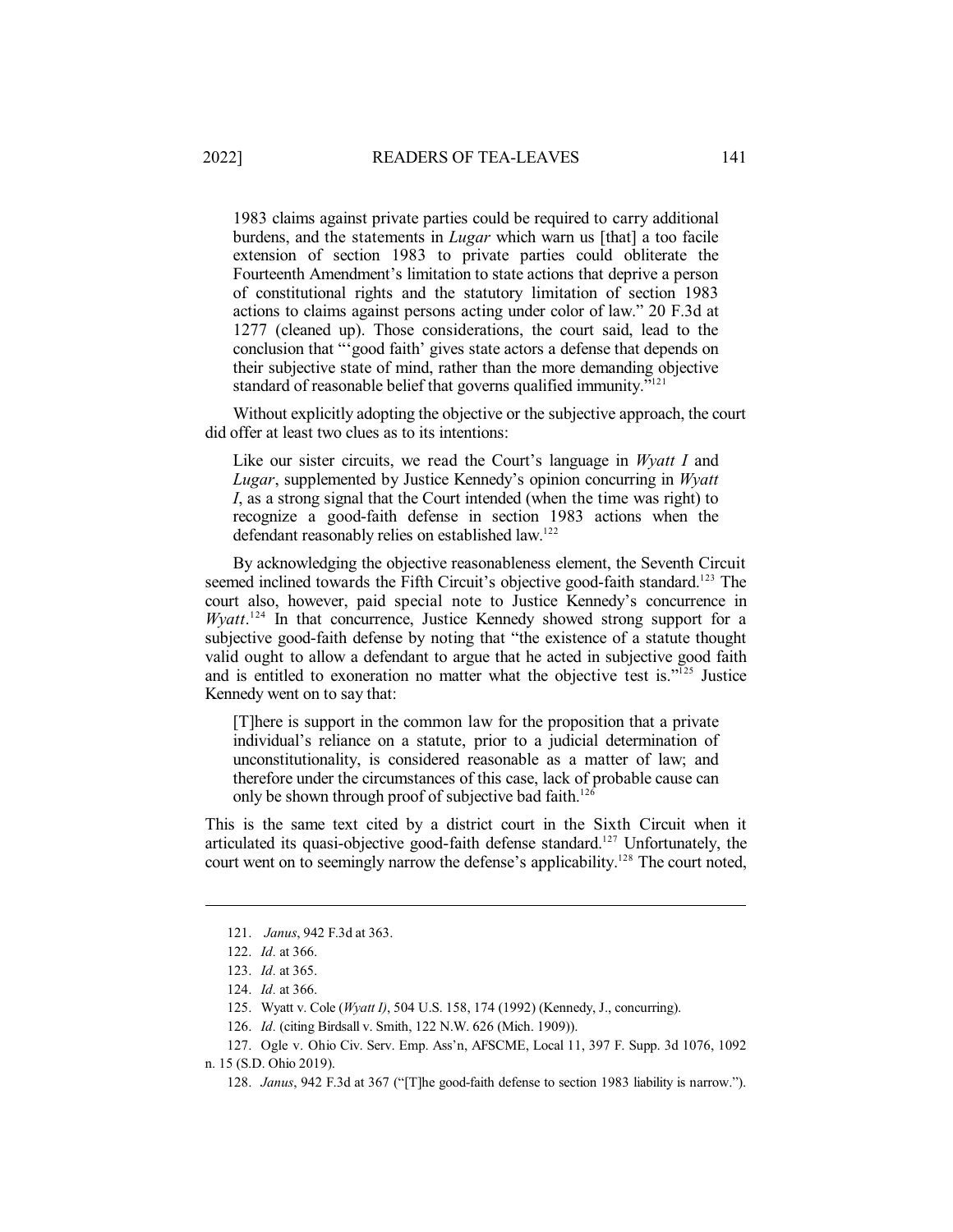somewhat axiomatically, that not "every defendant that deprives any person of any constitutional right" would be protected by the good-faith defense.<sup>129</sup> The Seventh Circuit unduly limited the scope of the good-faith defense to those private parties who had "relied substantially and in good faith on both a state statute and unambiguous Supreme Court precedent validating that statute."<sup>130</sup> This formulation is problematic for two reasons.

First, it seemingly requires "substantial" reliance.<sup>131</sup> The court did not elaborate on what separates substantial reliance from insubstantial or incidental reliance. Even if the distinction were clear, the court did not specify why a private party who *insubstantially* relied on a law was more culpable than a private party who *substantially* relied on the same law. This peculiarity suggests that two private party defendants who acted identically could face incongruent judgments, based on nothing more than their degree of reliance on a law that was presumptively valid at the time of their actions. The distinction fails to further policy principles of "equality and fairness," which underlie the good-faith defense. 132 It also conflicts with Justice Kennedy's concurring opinion in *Wyatt I*, which the Seventh Circuit favorably cited as a source informing its decision to adopt the good-faith defense. 133

Further, the Seventh Circuit seemed to imply the defense would only protect a private party defendant from liability if the U.S. Supreme Court had unambiguously validated the statute.<sup>134</sup> This turns Justice Kennedy's point on its head. In *Wyatt I*, Justice Kennedy voiced support for the proposition that reliance on a law was presumptively valid "prior to a judicial determination of unconstitutionality." <sup>135</sup> The Seventh Circuit inverted that principle, and now possibly requires judicial approval of a law, from the highest Court in the land no less, before reliance on that law is considered reasonable. <sup>136</sup> This standard, perplexingly, requires private parties to maintain a higher degree of legal awareness than their public official counterpart. A public official will benefit from qualified immunity so long as their conduct did not violate a "clearly

<sup>129.</sup> *Id.*

<sup>130.</sup> *Id.* (emphasis in original).

<sup>131.</sup> *Id.* at 365.

<sup>132.</sup> Wyatt v. Cole (*Wyatt I)*, 504 U.S. 158, 168 (1992).

<sup>133.</sup> *Cf. Janus*, 942 F.3d at 367 (holding for the good-faith defense of a party that "relied substantially and in good faith on both a state statute and unambiguous Supreme Court precedent validating that statute") *with Wyatt I*, 504 U.S. at 174 (Kennedy, J., concurring) (noting there is support in common for the proposition that reliance on any statute, prior to its judicial invalidation, is reasonable as a matter of law) *and Janus*, 942 F.3d at 366 ("[W]e read the Court's language in *Wyatt I* and *Lugar*, supplemented by Justice Kennedy's opinion concurring in *Wyatt I*, as a strong signal that the Court intended (when the time was right) to recognize a good-faith defense in section 1983 actions when the defendant reasonably relies on established law.").

<sup>134.</sup> *Janus*, 942 F.3d at 364.

<sup>135.</sup> *Wyatt I*, 504 U.S. at 174 (Kennedy, J., concurring).

<sup>136.</sup> *Janus*, 942 F.3d at 367.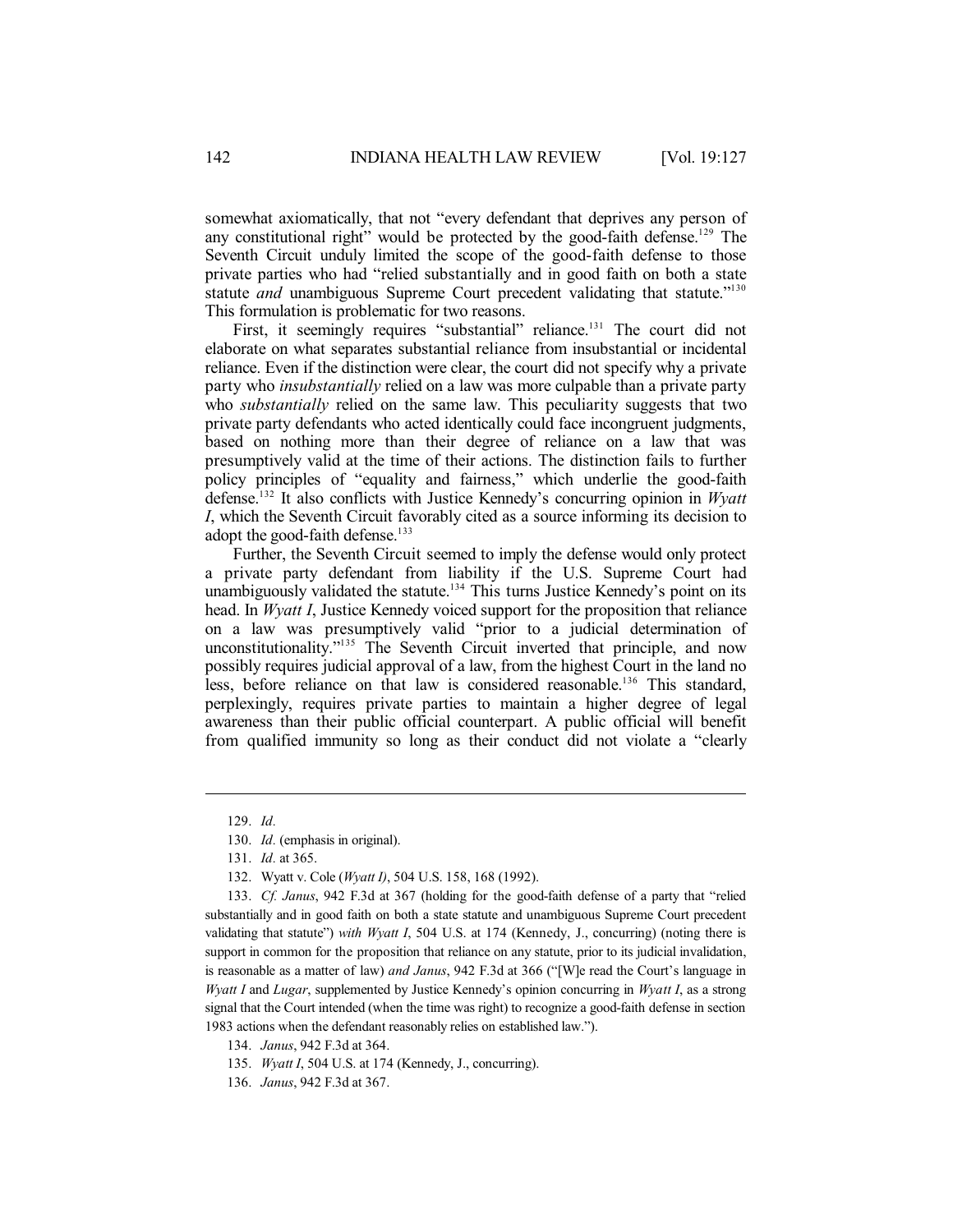established" law, regardless of his subjective awareness<sup>137</sup> but a private party defendant in the Seventh Circuit cannot rely on a law until it has been validated by the U.S. Supreme Court.<sup>138</sup> This confusing dichotomy runs counter to the court's opinion earlier in *Janus*, when it noted that "[t]he Rule of Law requires that parties abide by, and be able to rely on, what the law *is*, rather than what the readers of tea-leaves predict that it might be in the future."<sup>139</sup> By the end of the *Janus* decision, it was left unclear whether private parties are able to rely on a presumptively valid statute, or instead must wait until the U.S. Supreme Court affirmatively validates it. 140

### III. EFFECTIVENESS OF THE GOOD-FAITH DEFENSE BASED ON POLICY CONCERNS

At present, six U.S. Courts of Appeals have explicitly found for the existence of the good-faith defense for private party  $\S$  1983 defendants.<sup>141</sup> The Fifth Circuit was the first Court of Appeals to approve its use in 1993.<sup>142</sup> The Seventh Circuit is the most recent court to adopt it in 2019.<sup>143</sup> Consequently, the Seventh Circuit stands to profit from the lessons learned in other circuits. The effectiveness of the good-faith defense can only be measured in light of the policy concerns the defense is intended to address. Notably, the defense serves "principles of equality and fairness" by protecting private defendants who relied on a valid law from § 1983 liability.<sup>144</sup> When used appropriately, this results in "equal" and "fair" treatment of private § 1983 defendants when compared to public officials susceptible to § 1983 suits for identical conduct.

# *A. Which Approach Best Serves the Policies Underlying the Good-Faith Defense*

It is a tenet of American law that severity of punishment is tied to degree of criminal or civil culpability. <sup>145</sup> By logical extension, equal culpability will lead to equal liability. All things being equal, if two defendants, one private party and one public official, engaged in identical conduct without malice, their culpability

144. Wyatt v. Cole (*Wyatt I)*, 504 U.S. 158, 168 (1992).

<sup>137.</sup> Harlow v. Fitzgerald, 457 U.S. 800, 818 (1982).

<sup>138.</sup> *Janus*, 942 F.3d at 367.

<sup>139.</sup> *Id.* at 366 (emphasis in original).

<sup>140.</sup> *Id.* at 367.

<sup>141.</sup> *See* Wyatt v. Cole (*Wyatt II*), 994 F.2d 1113, 1118 (5th Cir. 1993), *cert. denied*, 114 S. Ct. 470 (1993); Jordan v. Fox, Rothschild, O'Brien & Frankel, 20 F.3d 1250, 1277 (3rd Cir. 1994); Vector Rsch., Inc. v. Howard & Howard Att'y P.C., 76 F.3d 692, 699 (6th Cir. 1996); Clement v. City of Glendale, 518 F.3d 1090, 1096-97 (9th Cir. 2008); Jarvis v. Cuomo, 660 Fed. Appx. 72, 75 (2d Cir. 2016); and *Janus*, 942 F.3d at 364.

<sup>142.</sup> *Wyatt II*, 994 F.2d at 1121, 114 S. Ct. at 470.

<sup>143.</sup> *Janus*, 942 F.3d at 364.

<sup>145.</sup> Atkins v. Virginia, 536 U.S. 304, 319 (2002) ("[T]he severity of the appropriate punishment necessarily depends on the culpability of the offender.").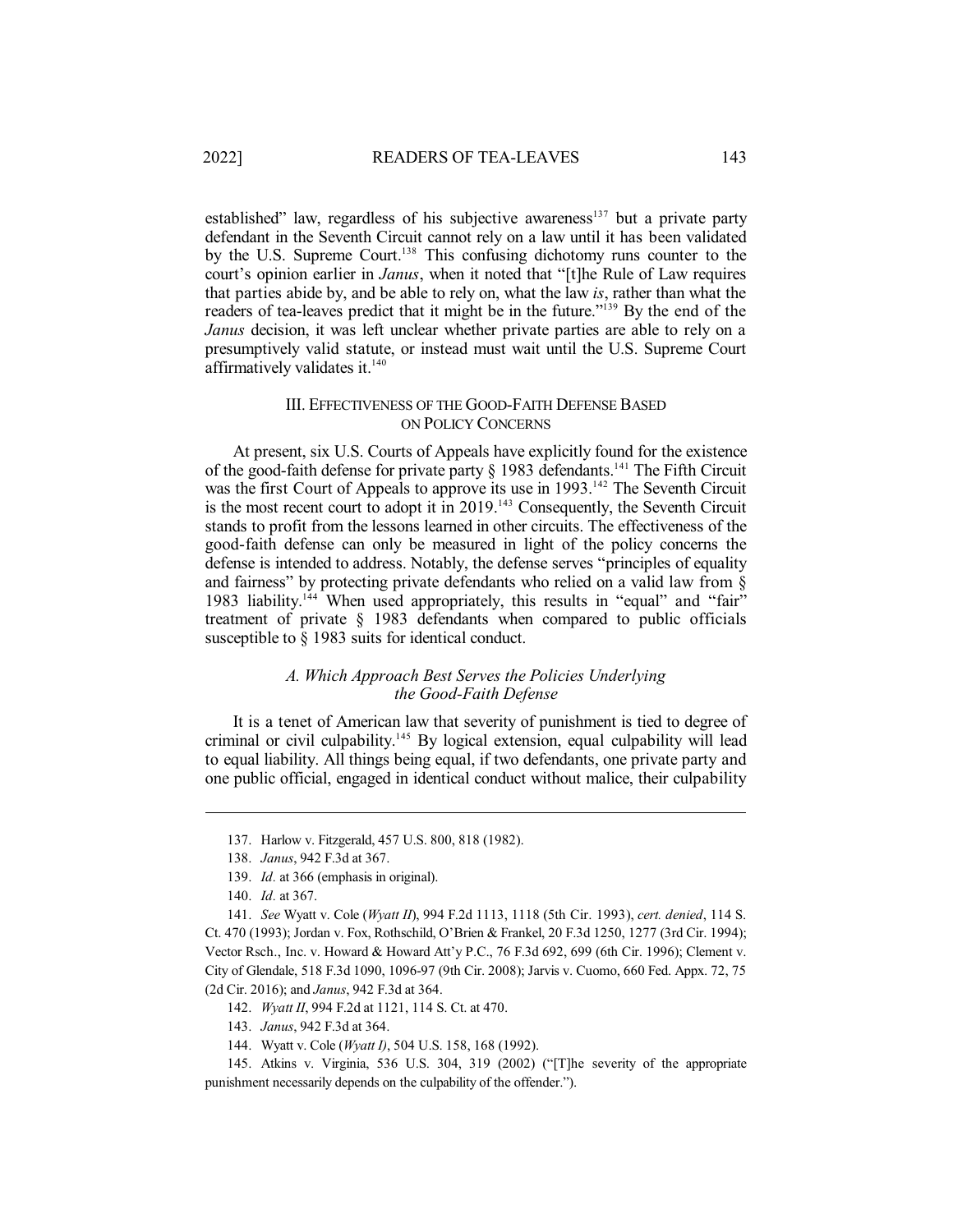levels would be the same. The public official defendant could avoid the suit by successfully claiming qualified immunity, if he or she did not violate clearly established law, under *Harlow*.<sup>146</sup> On the other hand, the private party defendant could defend against liability by presenting the affirmative good-faith defense. The private party § 1983 defendant's defense would take a different form, but ultimately lead to the same favorable outcome as the public official. In light of their respective degrees of culpability, this would be an equitable outcome.

The defense also intends to serve the principle of fairness.<sup>147</sup> Ideally, it does so by holding private § 1983 defendants not liable for acts they committed in reliance on a valid-at-the-time statute. This is fair because private parties are not "readers of tea-leaves" who might predict what laws will be upheld or struck down in the future<sup>148</sup> The difference between the objective and the subjective good-faith standards is best examined in light of the differing views on how best to serve the principle of fairness. Under the objective view, fairness is best served only if a private party  $\S$  1983 defendant reasonably relies on a law.<sup>149</sup> In other words, it would be unfair to a plaintiff with a meritorious claim to allow a defendant to avoid liability based on unreasonable reliance. This view is not without merit but fails to account for the obvious question: when is reliance on a valid law's validity ever unreasonable? It is presumably unreasonable to rely on a law that flagrantly and obviously contravened the U.S. Constitution, but such laws are hardly abundant. As a practical matter, for reliance to be unreasonable, the law upon which the defendant relied would have to have been so obviously unconstitutional that even a layperson without legal training would recognize it as such.

Under the subjective good-faith standard, on the other hand, fairness is served by protecting defendants who actually relied on a valid law. <sup>150</sup> Fairness is served in this regard by preventing liability from attaching to the ignorant, but not malicious, defendant who violated another's federal rights in reliance on a law that was later invalidated. <sup>151</sup> The subjective approach more congruently serves fairness because it would be unfair to expect laypersons to predict the constitutionality of the very laws they must rely on to perform their myriad of

<sup>146.</sup> Harlow v. Fitzgerald, 457 U.S. 800, 818 (1982).

<sup>147.</sup> *Wyatt I*, 504 U.S. at 168.

<sup>148.</sup> *Janus*, 942 F.3d at 366 (emphasis in original); *accord* Ogle v. Ohio Civ. Serv. Emp. Ass'n, AFSCME, Local 11, 397 F. Supp. 3d 1076, 1091 (S.D. Ohio 2019) ("In short, it is patently unfair to expect private actors to be able to predict the future of constitutional law.").

<sup>149.</sup> *See, e.g.*, Wyatt v. Cole (*Wyatt II*), 994 F.2d 1113, 1121 (5th Cir. 1993), *cert. denied*, 114 S. Ct. 470 (1993).

<sup>150.</sup> *See, e.g.*, Jordan v. Fox, Rothschild, O'Brien & Frankel, 20 F.3d 1250, 1277 (3rd Cir. 1994) ("These considerations lead us to conclude 'good faith' gives state actors a defense that depends on their subjective state of mind, rather than the more demanding objective standard of reasonable belief that governs qualified immunity.").

<sup>151.</sup> *See, e.g.*, *Ogle*, 397 F. Supp. 3d at 1091 ("In short, it is patently unfair to expect private actors to be able to predict the future of constitutional law.").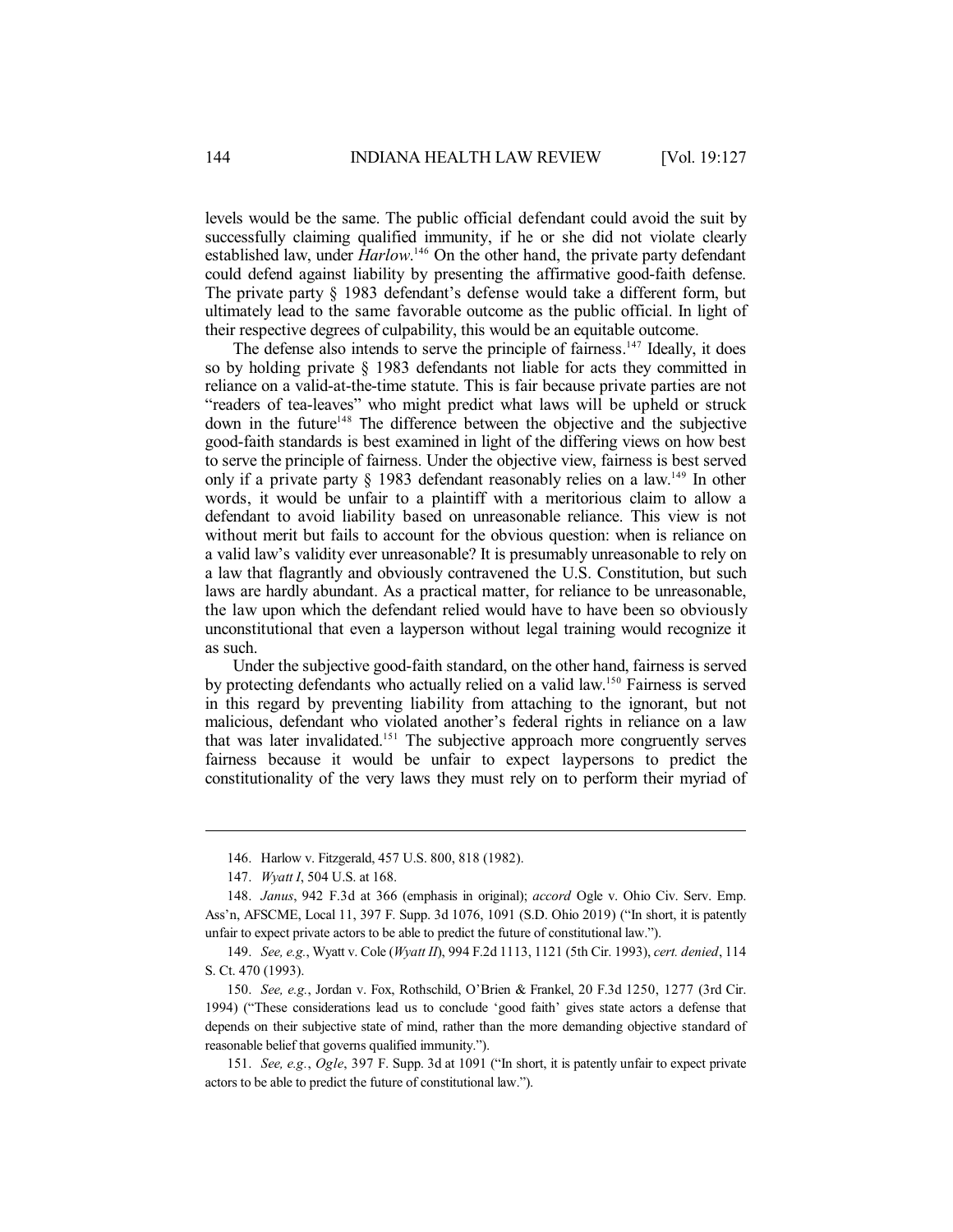professional tasks.<sup>152</sup>

Both approaches serve equality by preventing disparate outcomes for similarly culpable § 1983 defendants, but the subjective approach better addresses the principle of fairness. Consequently, the subjective good-faith standard is the better approach. Further, equality and fairness are best served if the defense is liberally applied. Defendants should assert the good-faith defense in every case where it might apply, and courts should assess those assertions in light of the principles of fairness and equality.

Without liberal application of the good-faith defense, liability will continue to turn merely on the defendant's employer (a private company or government agency). A public official can claim qualified immunity and defeat not only liability but avoid trial altogether, while the private § 1983 defendant is left mired in litigation and potential liability. Equality militates towards an early determination of whether the good-faith defense precludes liability, while fairness requires that a court seriously consider the availability and appropriateness of the good-faith defense in every § 1983 suit in which it is asserted.

# *B. Suggestions on Successful Implementation*

The subjective good-faith standard is more in line with the policies supporting the defense, and therefore, superior. The Fifth, Second, and Ninth Circuits all presently utilize an objective standard. <sup>153</sup> Without adopting the subjective standard, these circuits can allow more effective use of the good-faith defense by finding that reliance on a valid law is presumptively reasonable as a matter of law, as the district court in *Ogle* did.<sup>154</sup> As a presumption, it would weigh in favor of a private § 1983 defendant, but not unreasonably so. A plaintiff could overcome the presumption by offering evidence that a defendant's reliance on the law in question was unreasonable. This approach would preserve the objective element of the good-faith defense while also acknowledging the extreme rarity of *un*reasonable reliance on a valid law.

In every circuit where the good-faith defense is recognized, district courts should consider the defense early in litigation. As an issue of fact, some courts might wish to err on the side of caution by allowing a jury to decide the issue. The court in *Ogle* contemplated this approach, but ultimately rejected it.<sup>155</sup> Once asserted by a private § 1983 defendant, a plaintiff must overcome that defense by showing the defendant did not subjectively rely on a valid law, or that reliance was unreasonable (in circuits employing the objective good-faith standard). There are situations, especially in subjective good-faith jurisdictions, where no amount of discovery could defeat reliance on a valid law as a good-faith defense. In situations where discovery cannot bear on the issue, and defendant is entitled to

<sup>152.</sup> *See Janus*, 942 F.3d at 366.

<sup>153.</sup> *See Wyatt II*, 994 F.2d at 1121, 114 S. Ct. at 470; Clement v. City of Glendale, 518 F.3d 1090, 1097 (9th Cir. 2008); Jarvis v. Cuomo, 660 F. App'x 72 (2d Cir. 2016).

<sup>154.</sup> *Ogle*, 397 F. Supp. 3d at 1091.

<sup>155.</sup> *Id.* at 1092.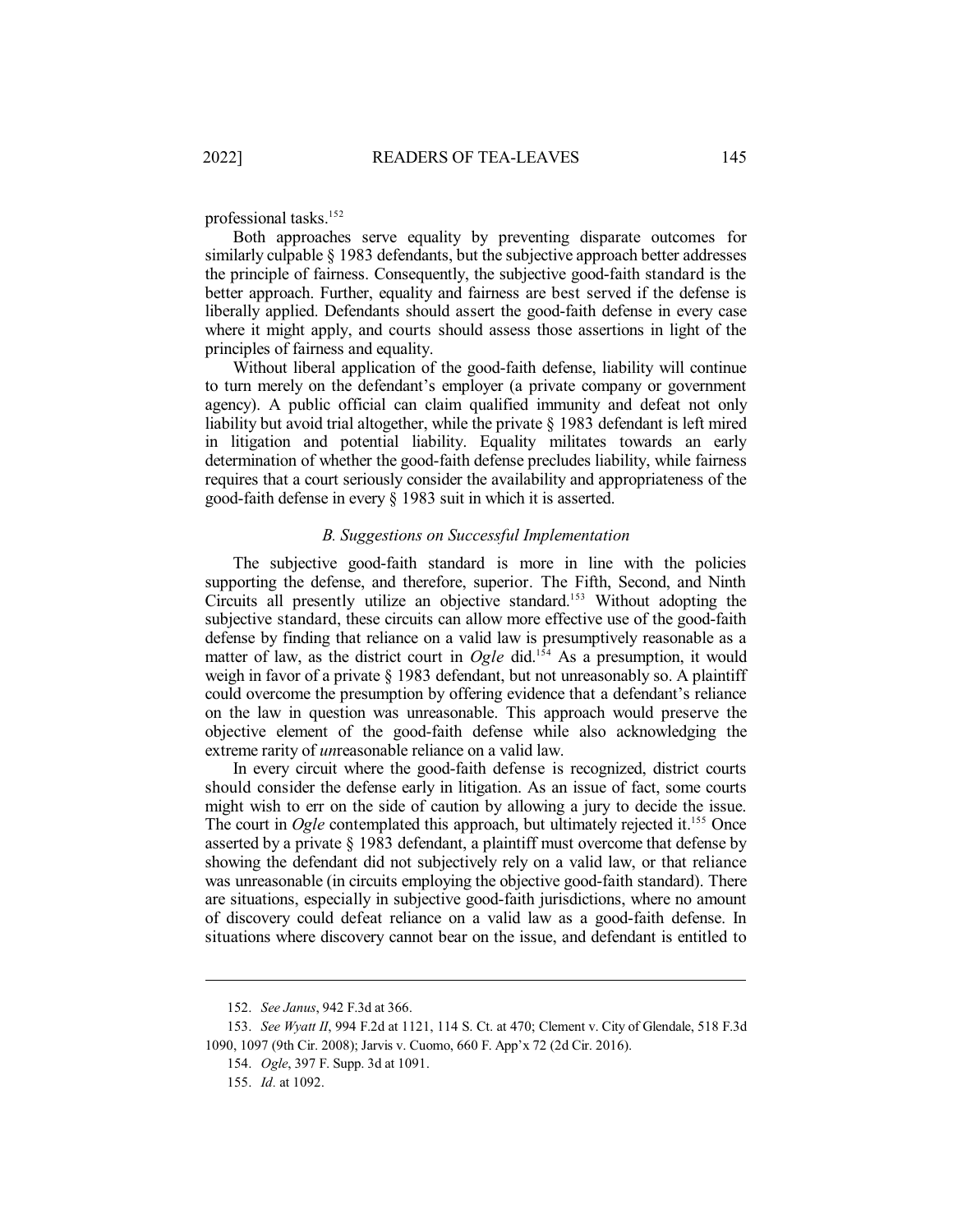judgment as a matter of law based on good-faith reliance on a valid law, a court should spare the parties the needless and wasteful expense of discovery by dismissing the case.

This would most likely take the form of a defendant's Motion to Dismiss under Federal Rule 12(c). <sup>156</sup> A defendant should assert the affirmative defense of good-faith in his or her answer, and then file the 12(c) Motion to Dismiss with the court. If at that point, based on the pleadings and taking all facts alleged by the plaintiff as true, the defendant is entitled to the good-faith defense as a matter of law, the case should be dismissed. If, however, the good-faith defense's applicability remains unclear, the court must allow the case to move forward to discovery.

Following discovery, a defendant may again move to dismiss the case by filing a Motion for Summary Judgment.<sup>157</sup> At that point, the court should consider whether plaintiff has collected any evidence, regardless of credibility, that would allow a reasonable jury to find the defendant is not entitled to the good-faith defense. If plaintiff cannot produce such evidence, the court should grant the Motion for Summary Judgment in favor of the defendant who is entitled to the good-faith defense. 158 If a genuine dispute of material fact regarding whether defendant relied in good-faith on the law, then the issue should be left for the jury to decide.

#### *C. The Practical Implications of Efficient Implementation of the Good-Faith Defense*

By considering the good-faith defense early and applying it liberally, courts will better serve the policies informing its utility – equality and fairness.<sup>159</sup> Equality is served by allowing a nonculpable private § 1983 defendant to avoid a trial, similar to how an identically-situated public official will avoid trial by asserting qualified immunity. Fairness is served by allowing nonculpable defendants to not only defeat liability, but to avoid the long and arduous process of trial. Whether the good-faith defense applies is a matter of fact, not law, but that does not prevent courts from potentially deciding it early, as the court in *Ogle* did. <sup>160</sup> A meritorious plaintiff, however, can defeat the good-faith defense by producing evidence that the defendant did not objectively or subjectively, depending on jurisdiction, rely in good-faith on a valid law at the summary judgment stage. This strikes the proper balance between preserving judicial economy and serving the policies underlying the good-faith defense, while also

<sup>156.</sup> FED. R. CIV. P. 12(c) ("After the pleadings are closed—but early enough not to delay trial—a party may move for judgment on the pleadings.").

<sup>157.</sup> FED. R. CIV. P. 56(a) ("A party may move for summary judgment, identifying each claim or defense—or the part of each claim or defense—on which summary judgment is sought.").

<sup>158.</sup> *Id.* ("The court shall grant summary judgment if the movant shows that there is no genuine dispute as to any material fact and the movant is entitled to judgment as a matter of law.").

<sup>159.</sup> Wyatt v. Cole (*Wyatt I)*, 504 U.S. 158, 168 (1992).

<sup>160.</sup> *Ogle*, 397 F. Supp. 3d at 1092.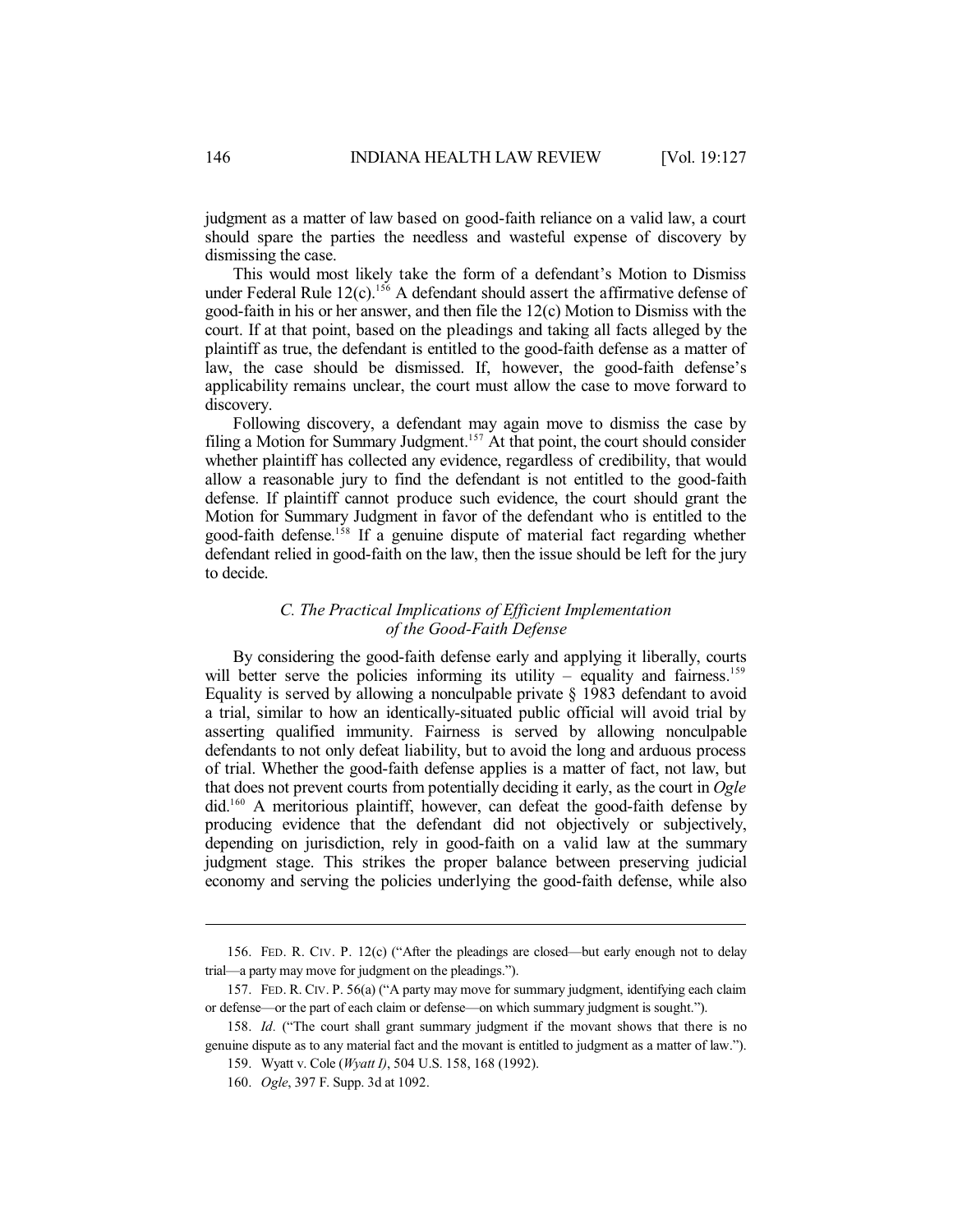permitting meritorious plaintiffs to vindicate their federal rights.

Without the good-faith defense, the distinction between public officials and private citizens produces inequitable outcomes. As qualified immunity is available only to public officials, liability for a constitutional tort may turn on employer status. As such, two equally culpable defendants can be subjected to two divergent verdicts. The public official will be immune to suit, while the private citizen is liable for compensatory and possibly punitive damages. This discrepancy is further exacerbated in light of the practical reality of how liability, if eventually assessed, impacts the two distinct classes of defendants. Private citizens may be insured in case of liability, but such insurance rarely covers punitive damages.<sup>161</sup> Conversely, many states indemnify public employees for all damages, in addition to funding legal expenses and attorney's fees.<sup>162</sup> The Federal Rules of Evidence generally preclude consideration of indemnification or liability insurance as evidence of liability, 163 but that does not stop some courts from considering them in light of which party might be better positioned to finance the cost of litigation. For example, the famous jurist Judge Posner of the Seventh Circuit once opined in dicta that defendants of § 1983 suits were better-positioned to cover the costs of expert witnesses because their defenses were generally financed through liability insurance or indemnification agreements.<sup>164</sup> Even disregarding the benefits of qualified immunity, public officials still have an advantage over private defendants because indemnification agreements between state employers and their employers are often more comprehensive than the liability insurance of their private citizen counterpart. Proper use of the good-faith defense helps to ameliorate these inequitable circumstances by permitting the private defendant to affirmatively defend against liability.

Section 1983 plaintiffs will argue against the early and liberal use of the good-faith defense as a means to efficiently adjudicate some cases. Plaintiffs with

162. *See, e.g.,* 5 ILL. COMP. STAT. 350/2(d) (2017) ("[T]he State shall indemnify the State employee for any damages awarded and court costs and attorneys' fees assessed as part of any final and unreversed judgment, or shall pay such judgment.").

163. FED. R. EVID. 411 ("Evidence that a person was or was not insured against liability is not admissible to prove whether the person acted negligently or otherwise wrongfully.").

164. Rowe v. Gibson, 798 F.3d 622, 634 (7th Cir. 2015) ("In addition, an expert's fee, if any, would in a case such as this, with its numerous defendants, be split many ways or, more likely, be paid for by the Indiana Department of Correction, the State of Indiana, Corizon or its liability insurer, or individual defendants' malpractice insurance (depending on the contractual arrangements between Corizon and the state, as well as the parties' insurance arrangements), or some combination of these well-heeled entities.").

<sup>161.</sup> Alan I. Widiss*, Liability Insurance Coverage for Punitive Damages? Discerning Answers to the Conundrum Created by Disputes Involving Conflicting Public Policies, Pragmatic Considerations and Political Actions*, 39 VILL. L.REV. 455, 460 n.11 (1994) ("When courts award punitive damages as the result of a tortious act, liability insurance coverage may be unavailable because: (1) there are terms in the applicable insurance policy setting forth an exclusion for punitive damages; (2) legislative provisions prohibit such coverage; or (3) such coverage violates state public policy established by judicial decision.").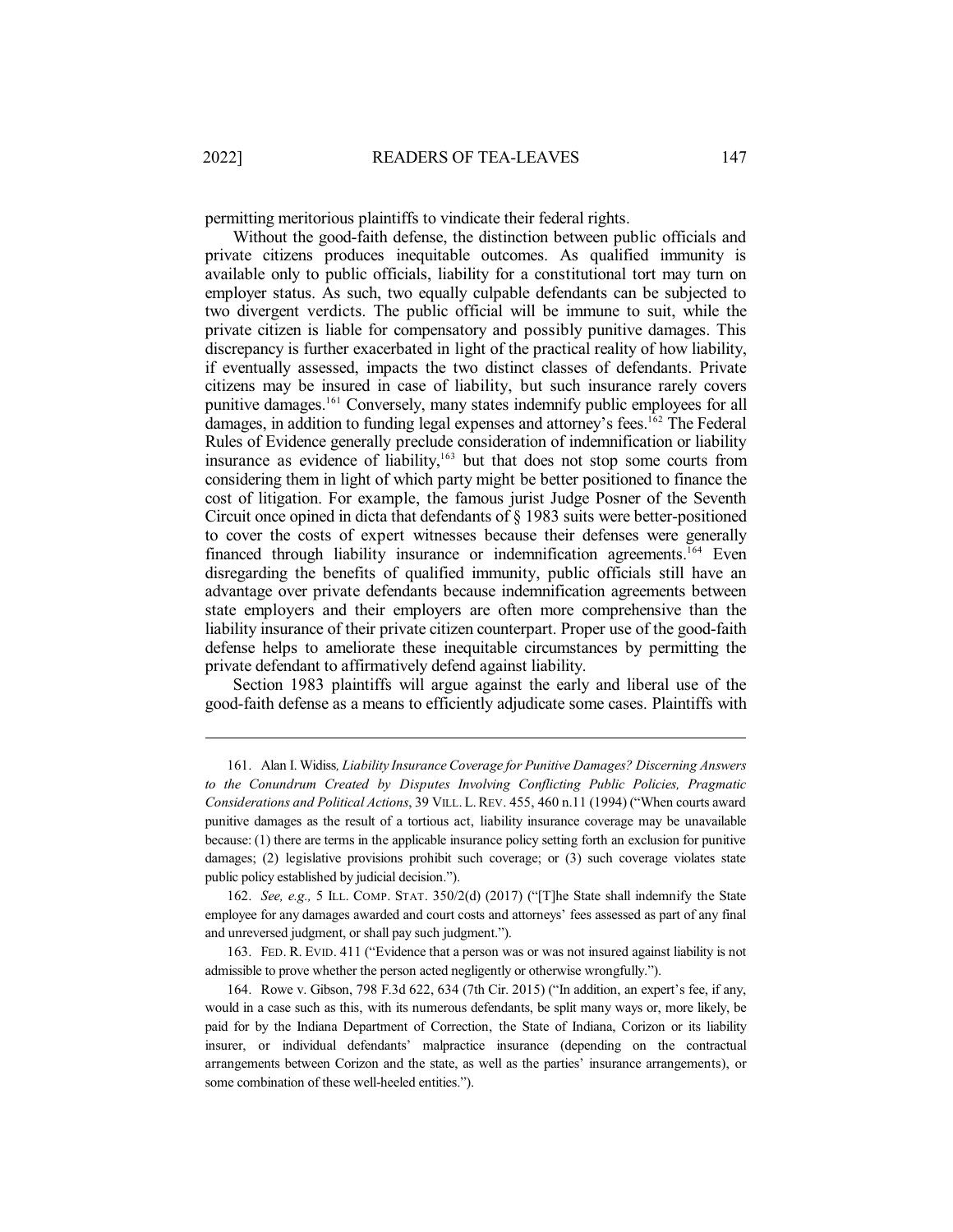seemingly meritorious claims should not be denied access to a jury, but rather allowed to present their evidence and argument to a jury to decide the issues of fact. This is an inherently appealing argument, but ultimately counter-intuitive. The good-faith defense, especially in subjective jurisdictions, will simply defeat all claims of constitutional violations as a matter of law. In circuits that recognize the good-faith defense, this is an unavoidable possibility. Allowing a plaintiff to move forward through a trial against a private § 1983 defendant entitled to the good-faith defense, merely to allow a jury to conclude the defense applies, does an injustice to that defendant by needlessly forcing him or her to bear the costs of discovery and litigation. This also burdens the judicial system by futilely trying cases where plaintiffs, as a matter of law, cannot prevail. In an overtaxed judicial system plagued by extended delays and substantial expense, wise use and adjudication of the good-faith defense will help diminish backlogged cases, prevent delay, and reduce costs to the parties.

# IV. RECOMMENDATIONS ON PRACTICAL APPLICATION IN THE SEVENTH **CIRCUIT**

#### *A. Seventh Circuit Courts Should Liberally Apply the Good-Faith Defense*

The Seventh Circuit's language in *Janus* seemingly precluded liberal application of the good-faith defense by restricting its applicability to defendants who substantially relied on a valid law which had been affirmatively and unambiguously approved by the U.S. Supreme Court.<sup>165</sup> That, however, may not necessarily be true. The Seventh Circuit, in keeping with the judicial requirement of deciding only live cases or controversies,<sup>166</sup> ruled on the case before it. In *Janus*, the private party defendant had substantially relied on a valid-at-the-time law, which had been unambiguously validated by the U.S. Supreme Court.<sup>167</sup> The *Janus* court was asked whether a defendant, under those conditions, was entitled to the good-faith defense,<sup>168</sup> and it based its decision on the narrow set of facts.

167. *Janus*, 942 F.3d at 356-57.

<sup>165.</sup> Janus v. Am. Fed'n of State, 942 F.3d 352, 367 (7th Cir. 2019) ("We predict that only rarely will a party successfully claim to have relied substantially and in good faith on both a state statute and unambiguous Supreme Court precedent validating that statute.").

<sup>166.</sup> U.S. CONST. art. III, § 2, cl. 1 ("The judicial Power shall extend to all Cases, in Law and Equity, arising under this Constitution, the Laws of the United States, and Treaties made, or which shall be made, under their Authority;—to all Cases affecting Ambassadors, other public Ministers and Consuls;—to all Cases of admiralty and maritime Jurisdiction;—to Controversies to which the United States shall be a Party;—to Controversies between two or more States;—between a State and Citizens of another State;—between Citizens of different States;—between Citizens of the same State claiming Lands under Grants of different States, and between a State, or the Citizens thereof, and foreign States, Citizens or Subjects.").

<sup>168.</sup> *Id.* at 362 ("We must decide whether a union may raise any such defense against its liability for the fair-share fees it collected before [Janus v. AFSCME, Council 31, 138 S. Ct. 2448, 2461 (2018)].").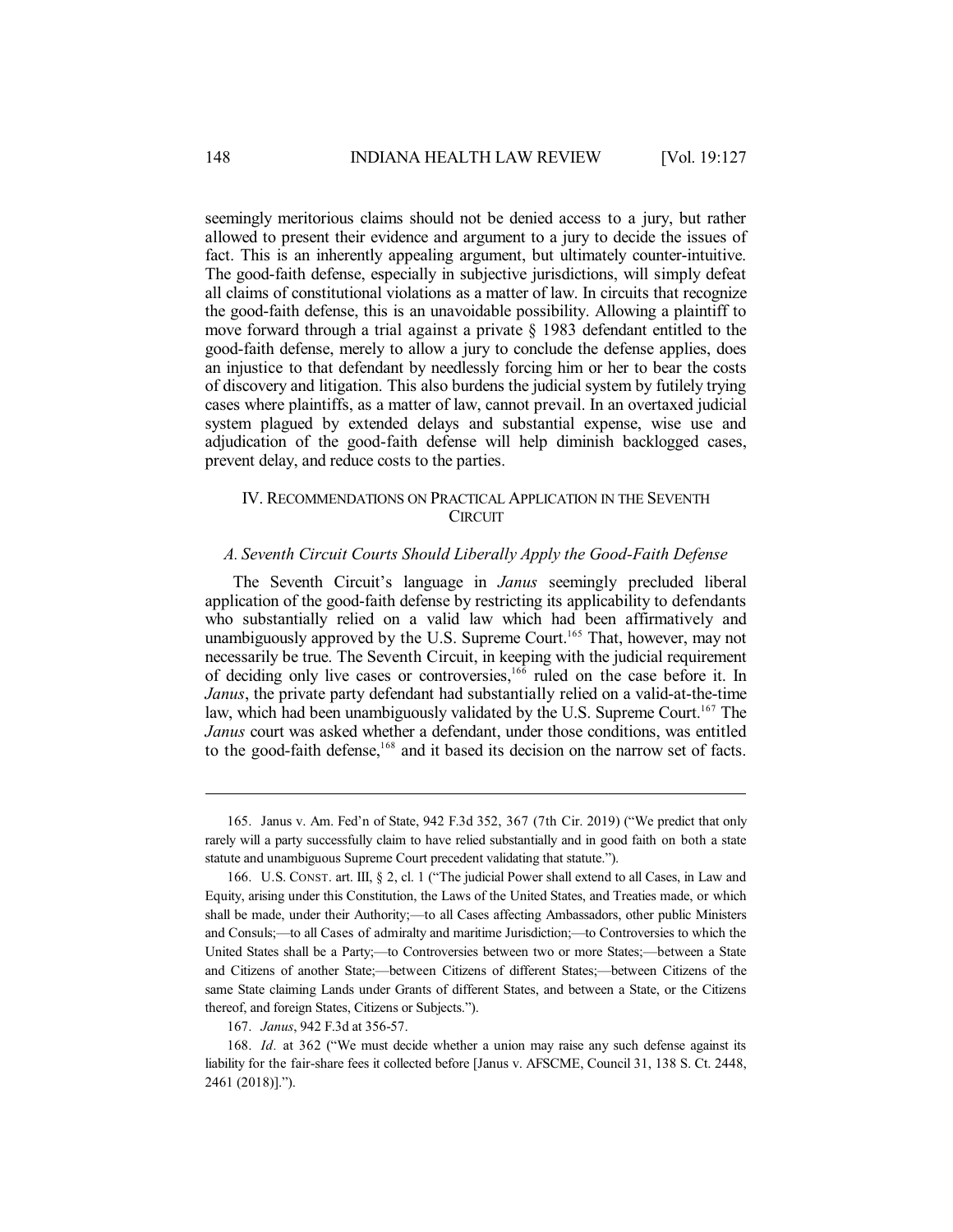It did not decide whether a private § 1983 defendant could claim good faith as a defense when he or she had relied on a law that had not been affirmatively and unambiguously validated by the U.S. Supreme Court because that was not at issue in the case. In fact, the Seventh Circuit arguably could not have decided that without issuing an advisory opinion.<sup>169</sup> As such, courts in the Seventh Circuit may rightfully consider that the class of defendants who may claim good faith as an affirmative defense has not been conclusively defined.

The *Janus* court did note, however, that "the good-faith defense to section 1983 liability is narrow." <sup>170</sup> This explicitly limits applicability of the good-faith defense but does not define its boundaries. Seventh Circuit courts should still recognize that private party § 1983 defendants who relied on a valid-at-the-time law are entitled to the good-faith defense. This finding is not precluded by the court's ruling in *Janus* and well in keeping with the policy principle of fairness. As a follow up to *Janus*, the Seventh Circuit might consider clarifying its holding in that case by more specifically and broadly defining the defense's applicability. As previously addressed, broad applicability of the good-faith defense is advantageous in light of the policy principles of equality and fairness.<sup>171</sup>

The good-faith defense serves several policy principles,<sup>172</sup> but those principles may only be satisfied if the defense is feasible for worthy defendants. At present, the principal obstacle standing in the way of the defense's effective use is the Seventh Circuit's own use of unnecessarily constrictive language when it adopted the good-faith defense. <sup>173</sup> Seventh Circuit district courts should interpret the *Janus* court as ruling only on the facts before it without expressly precluding the good-faith defense from other private § 1983 defendants. The Seventh Circuit itself should clarify its position by addressing the broader applicability of the good-faith defense as soon as an opportunity presents itself.

# *B. The Good-Faith Affirmative Defense as a Practical Means to Efficiently Resolve Cases*

Under the Federal Rules of Civil Procedure, an affirmative defense must be asserted in response to a plaintiff's complaint. <sup>174</sup> Rule 8 allows a party to plead in the alternative, so a defendant may, in her answer, deny performing the

<sup>169.</sup> *See, e.g.*, United Pub. Workers v. Mitchell, 330 U.S. 75, 89 (1947) ("As is well known, the federal courts established pursuant to Article III of the Constitution do not render advisory opinions. For adjudication of constitutional issues, 'concrete legal issues, presented in actual cases, not abstractions,' are requisite.").

<sup>170.</sup> *Janus*, 942 F.3d at 367.

<sup>171.</sup> *See supra* notes 144-56 and accompanying text.

<sup>172.</sup> *See supra* notes 43-71 and accompanying text.

<sup>173.</sup> *See Janus*, 942 F.3d at 367 ("We predict that only rarely will a party successfully claim to have relied substantially and in good faith on both a state statute and unambiguous Supreme Court precedent validating that statute."); *see also supra* notes 122-31 and accompanying text.

<sup>174.</sup> FED. R. CIV. P. 8(c) ("In responding to a pleading, a party must affirmatively state any avoidance or affirmative defense.").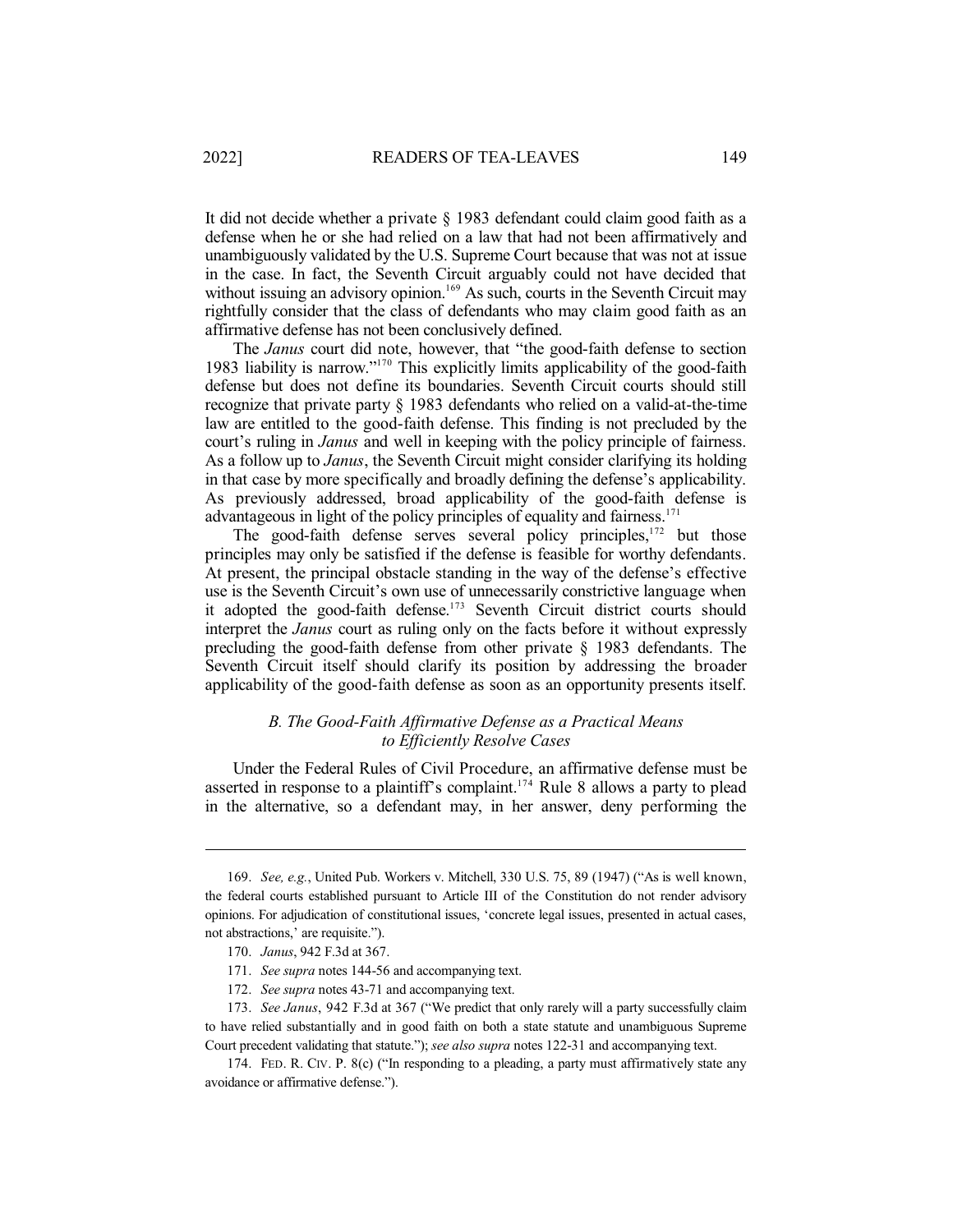allegedly tortious conduct or omission, deny that the conduct amounted to a constitutional violation, and, in the alternative, plead the affirmative defense of good-faith. <sup>175</sup> Whether this is a wise strategy will depend on the facts of the case, the court hearing the case, and, ultimately, the judgment, acumen, and competency of the defense attorney presenting those arguments.

Defendants must always be mindful of how an affirmative defense, as a concept, operates. An affirmative defense is the "defendant's assertion of facts and arguments that, if true, will defeat the plaintiff's or prosecution's claim, even if all the allegations in the complaint are true." <sup>176</sup> A defendant cannot merely invoke the magic words "good faith" and expect a quick dismissal. To successfully plead the good-faith defense, private § 1983 defendants must raise a series of facts that, if true, defeat plaintiff's claim. <sup>177</sup> The first such fact is the existence of a then-valid law.<sup>178</sup> The law, either state or federal, had to be in effect at the time the defendant allegedly violated plaintiff's rights. Further, defendant must establish a connection between the law and the alleged violation, namely that the law upon which defendant relied authorized the conduct or omission that plaintiff alleges deprived him or her of a federal right.

Second, a defendant must show that she "proceeded in good faith."<sup>179</sup> The Seventh Circuit did not explicitly define how good-faith reliance was to be pled or demonstrated. As a practical matter, a defendant should plead that her course of conduct was guided by the law at the time without a malicious intent to deprive plaintiff of a constitutional right. If defendant did maliciously intend to deprive plaintiff of a constitutional right, then a law permitting such conduct might not excuse the defendant's liability.<sup>180</sup> This subjective intent is a factually sensitive issue, which may preclude dismissal even after discovery. <sup>181</sup> The Seventh Circuit went on to note that the defendant in *Janus* was entitled to the good-faith defense

180. This apparent conflict between good-faith reliance on a valid law and malicious intent to deprive a plaintiff of a constitutional right is not well settled and this Article takes no opinion on the preferred outcome. It will suffice to say, however, that defendants who maliciously, but legally (at the time) deprived a plaintiff of a constitutional right may not be able to escape liability through the good-faith defense.

<sup>175.</sup> FED. R. CIV. P. 8(d)(2) ("A party may set out two or more statements of a claim or defense alternatively or hypothetically, either in a single count or defense or in separate ones. If a party makes alternative statements, the pleading is sufficient if any one of them is sufficient.").

<sup>176.</sup> *Defense*, BLACK'S LAW DICTIONARY (10th ed. 2014).

<sup>177.</sup> *Id.*

<sup>178.</sup> *Janus*, 942 F.3d at 366 (finding the existence of a valid-at-the-time law "when [Illinois] adopted a labor relations scheme providing for exclusive representation of public-sector workers and the remit of fair-share fees to the recognized union").

<sup>179.</sup> *Id.* at 363-64 ("We now join our sister circuits in recognizing that, under appropriate circumstances, a private party that acts under color of law for purposes of section 1983 may defend on the ground that it proceeded in good faith.").

<sup>181.</sup> FED. R. CIV. P. 56(a) ("The court shall grant summary judgment if the movant shows that there is no genuine dispute as to any material fact and the movant is entitled to judgment as a matter of law.").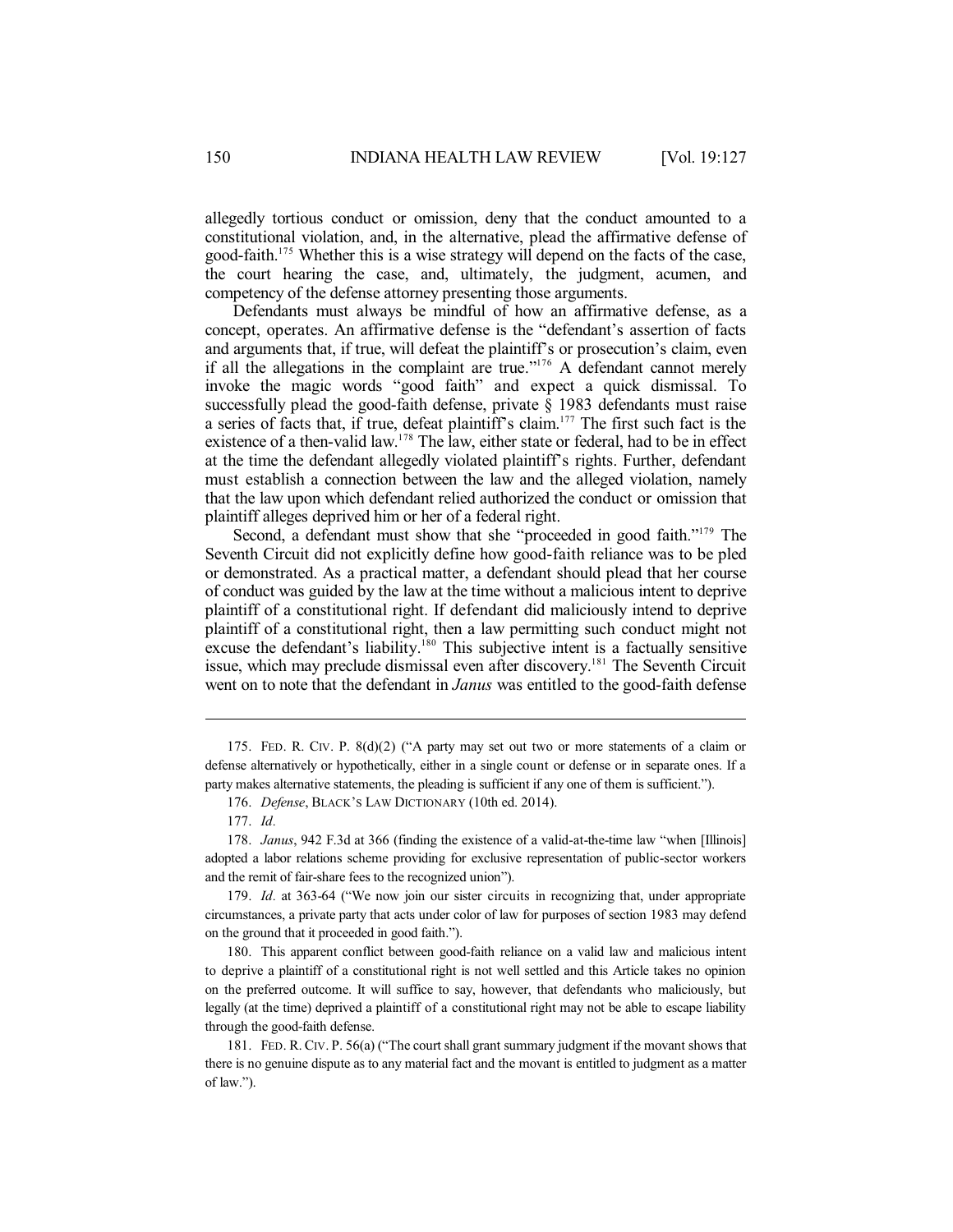because it "relied substantially and in good faith on both a state statute and unambiguous Supreme Court precedent validating that statute."<sup>182</sup> As previously discussed, this language is problematic in what it suggests.<sup>183</sup> If the Seventh Circuit truly intended to limit the good-faith defense's applicability only to those defendants who had substantially relied on a statute that had been unambiguously validated by the U.S. Supreme Court,<sup>184</sup> then the defense is reduced to a paper tiger.<sup>185</sup> No other circuit defined the defense so narrowly.<sup>186</sup> In keeping with the opinions favorably cited by the Seventh Circuit in the *Janus* opinion, 187 a defendant should be successful if she can show she relied in good faith on a law valid at the time of the alleged violation.

In sum, to be successful, a defendant must plead that (1) a valid law authorized defendant's conduct which plaintiff claims deprived him or her of a federal right, and (2) the defendant relied on that law in good faith. Defendant must support these assertions with facts, which if true, "will defeat the plaintiff's [...] even if all the allegations in the complaint are true."<sup>188</sup> Whether that can be established as a matter of law at the pleading stage, as the *Ogle* court held, <sup>189</sup> must be determined by the district courts within the Seventh Circuit. On the other hand, to defeat the good-faith affirmative defense at the summary judgment stage, a plaintiff must produce facts sufficient for a reasonable jury to infer that either there was no valid law which authorized defendant's conduct, or defendant did not rely on that law in good faith.

### *C. States Can Encourage the Robust Use of the Good-Faith Defense Through Legislation*

Another roadblock to the defense's effective implementation is a lack of laws regulating areas where private parties perform public functions. After all, a defendant claiming the good-faith defense needs to be able to affirmatively assert

<sup>182.</sup> *Janus*, 942 F.3d at 335.

<sup>183.</sup> *See supra* notes 129-41 and accompanying text.

<sup>184.</sup> *See supra* notes 166-70 and accompanying text.

<sup>185.</sup> Merriam-Webster defines a paper tiger as "one that is outwardly powerful or dangerous but inwardly weak or ineffectual." *Paper Tiger*, MERRIAM-WEBSTER, https://merriam-webster.com/ dictionary/paper%20tiger [https://perma.cc/9RGN-BJ9Q] (last visited Dec. 3, 2019).

<sup>186.</sup> *See generally,* Wyatt v. Cole (*Wyatt II*), 994 F.2d 1113, 1118 (5th Cir. 1993), *cert. denied*, 114 S. Ct. 470 (1993); Jordan v. Fox, Rothschild, O'Brien & Frankel, 20 F.3d 1250, 1277 (3rd Cir. 1994); Vector Rsch., Inc. v. Howard & Howard Att'y P.C., 76 F.3d 692, 699 (6th Cir. 1996); Clement v. City of Glendale, 518 F.3d 1090, 1096-97 (9th Cir. 2008); and Jarvis v. Cuomo, 660 Fed. Appx. 72 (2d Cir. 2016).

<sup>187.</sup> *Janus*, 942 F.3d at 363-64 (favorably citing the Fifth and Third Circuits' decisions adopting the defense, as well as Justice Kennedy's concurring opinion in *Wyatt*).

<sup>188.</sup> *Defense*, BLACK'S LAW DICTIONARY (10th ed. 2014).

<sup>189.</sup> Ogle v. Ohio Civ. Serv. Emp. Ass'n, AFSCME, Local 11, 397 F. Supp. 3d 1076, 1092 (S.D. Ohio 2019) ("[I]t would be unreasonable to expose [defendant] to discovery when discovery would not change the fact that [defendant] was simply following the existing law.").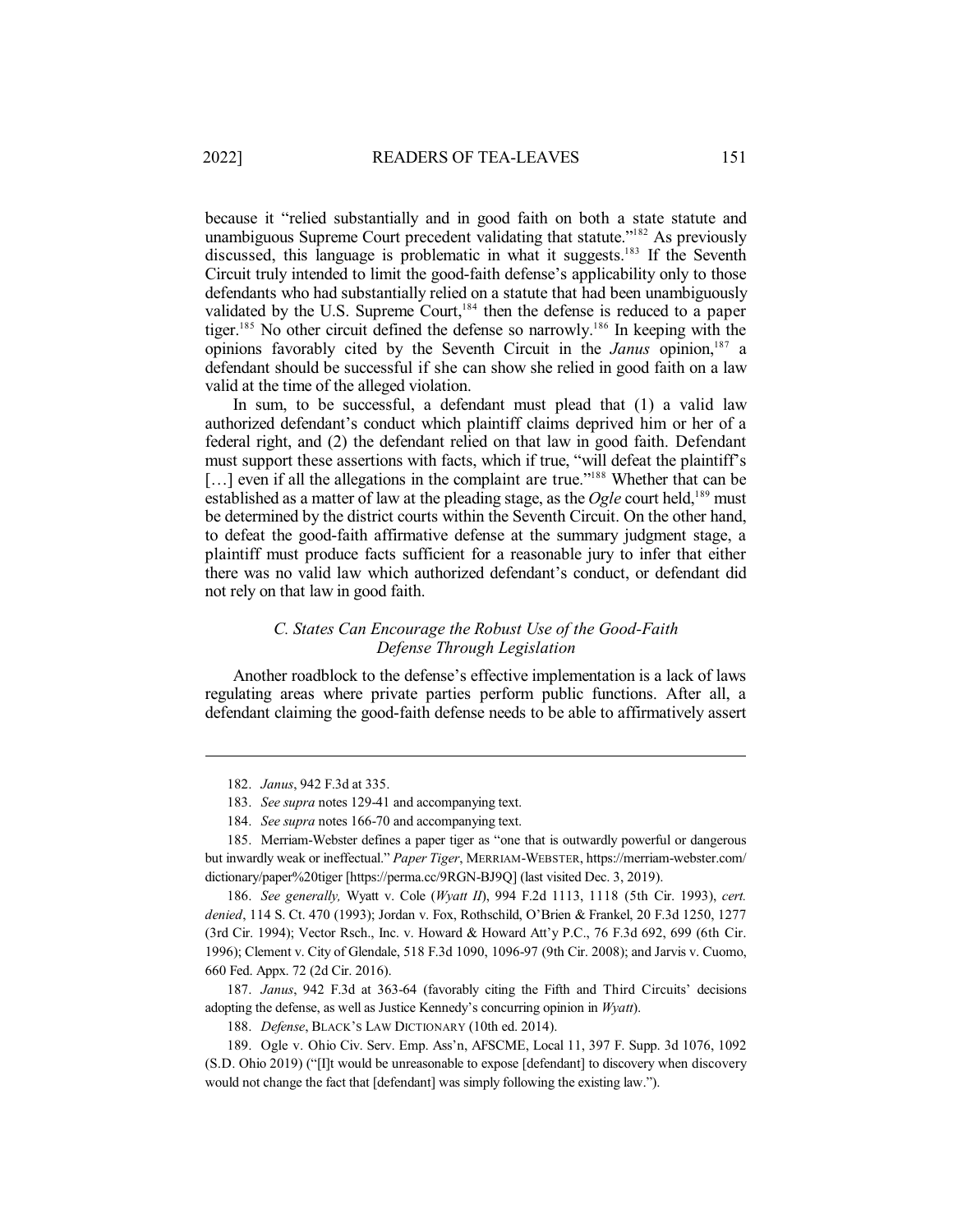the existence of a law. By way of example, under the Eighth Amendment, prisoners are entitled to adequate medical treatment during their incarceration.<sup>190</sup> Doctors and nurses who provide healthcare to state prisoners, however, are principally guided by administrative codes, operating procedures, and their own medical training – not statutory schemes defining what treatment is "adequate."<sup>191</sup> While it is important to allow healthcare providers the discretion to treat patients flexibly as situations develop and change, 192 a statutory set of guidelines would provide a framework defining, at least, a minimal level of care necessary to comply with the law.

The area of prisoner healthcare is a superlative area for legislation because "[t]he federal Bureau of Justice Statistics reports that prisoners enter prison with higher rates of health problems than others – higher rates of chronic diseases, more extensive histories of infectious disease"<sup>193</sup> and prison litigation remains prevalent despite the Prison Litigation Reform Act ("PLRA").<sup>194</sup> The convergence

191. *Cf.* Holger Sonntag, Comment, *Medicine Behind Bars: Regulating and Litigating Prison Healthcare Under State Law Forty Years After Estelle v. Gamble*, 68 CASE W. RSRV. L. REV. 603, 608-09 (2019) ("Some statutesformulate basic requirements for prison healthcare--such as an initial physical and mental examination for all new inmates, or that inmates are required to contribute to healthcare expenditures through co-payments --but then delegate the authority to prescribe more detailed standards for healthcare to the state's department of corrections. Other statutes simply delegate all such decisions to the state agency responsible for running state prisons while setting very general or no parameters."); and Jeffrey Natterman & Pamela Rayne, *The Prisoner in a Private Hospital Setting: What Providers Should Know*, 19 J. HEALTH CARE L. & POL'Y 119, 119 (2017) (Medical providers in a prison setting are expected to "follow ethical clinical practice guidelines established by national medical societies, and base their practices on well-established, evidenced-based metrics."). *See also*, Damon Martin, Comment, *State Prisoners' Rights to Medical Treatment: Merely Elusive or Wholly Illusory*, 8 NAT'L BLACK L.J., 427, 435-36 (1983) ("[T]here are relatively few statutes that require treatment of particular inmate illnesses. The few statutes that directly pertain to prisoner medical treatment are so ambiguous that they provide little practical guidance determining seriousness [of injury or illness]."); Marvin Zalman, *Prisoners' Rights to Medical Care*, 63 J. CRIM. L., CRIMINOLOGY & POLICE SCI. 185, 187 (1972) ("Absent a statute, states rely on correctional administrators and medical officers to supply the complex of goods and services which amounts to adequate medical care.").

192. Jörg Pont et al., *Prison Health Care Governance: Guaranteeing Clinical Independence*, 108 AM. J. PUB. HEALTH 472, 474 (2018) ("Unrestricted clinical independence for health care providers constitutes the bedrock of ethically sound health care for individuals in detention, and is based on the assertion that the sole task of health care professionals is to evaluate, protect, or improve their patients' physical and mental health.").

193. Camille Bennett, *Repairing the Health Care System for Prisoners in Illinois*, AM. CIV. LIBERTIES UNION ILLINOIS (Jan. 10, 2018, 6:00 PM), https://www.aclu-il.org/en/news/repairinghealth-care-system-prisoners-illinois [https://perma.cc/85ZW-GLAB].

194. Margo Schlanger, *Trends in Prisoner Litigation, as the PLRA Enters Adulthood*, 5 U.C. IRVINE L. REV. 153, 156-57 (2015) ("Since 2007, filing rates, prison population, and filings have

<sup>190.</sup> *See* Estelle v. Gamble, 429 U.S. 97, 104 (1976) (concluding "deliberate indifference" to a prisoner's serious medical needs constitutes a violation of the Eighth Amendment).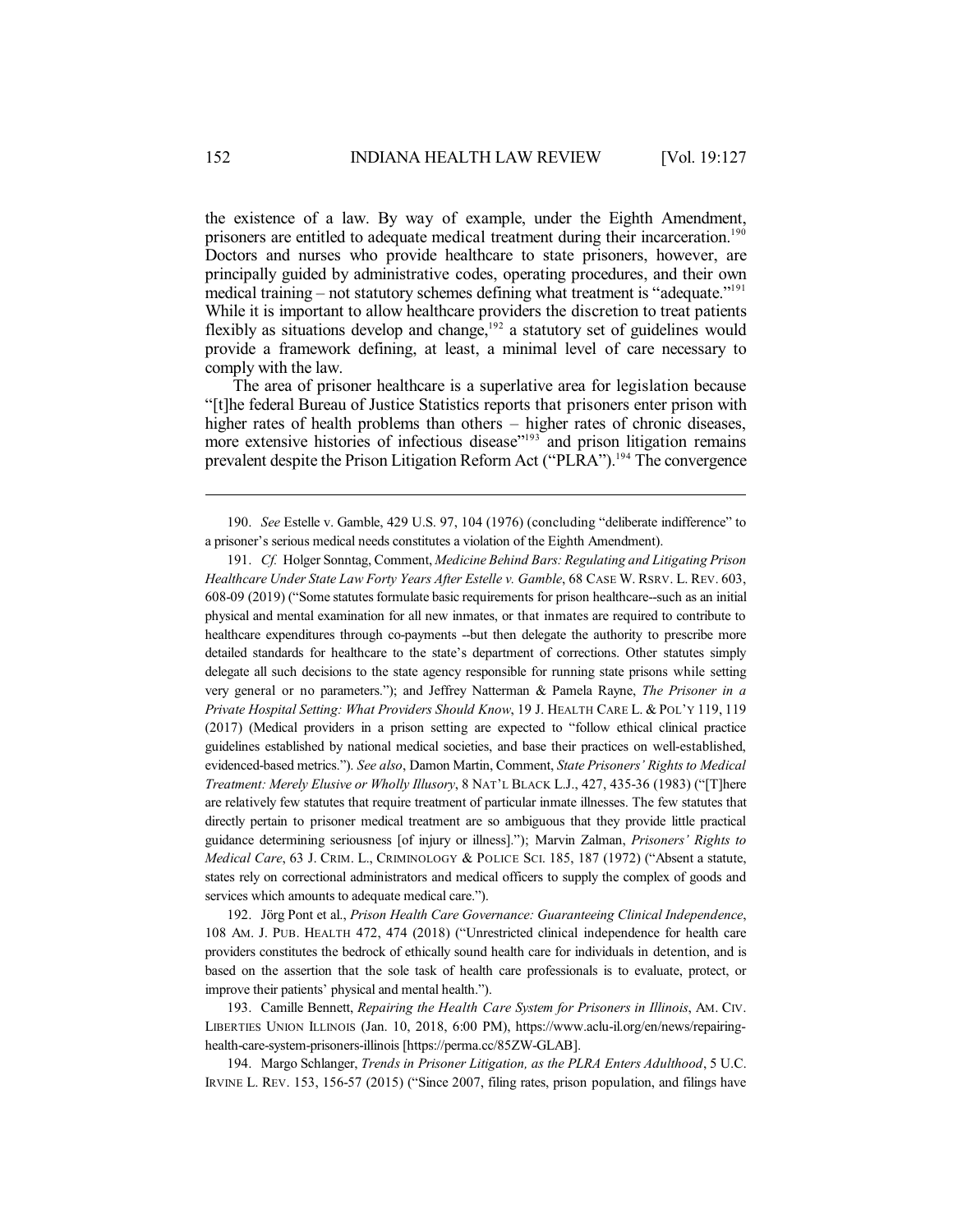of generally increased medical necessity, a litigious population, and a lack of protection by qualified immunity places prisoners' private party healthcare providers in an especially precarious position. Factoring in the significant incarceration rates in the United States along with the increased healthcare demands of prisoners makes the lack of a statutory scheme especially harmful for the prisoners themselves.<sup>195</sup> Statutory guidance would help alleviate these concerns and offer a feasible means to defend against liability through the goodfaith defense.

That is not to say that prisoner healthcare is entirely unregulated. Virtually every state regulates prisoner healthcare to some degree.<sup>196</sup> Illinois, for example, has codified a few mandates in regards to prisoner healthcare in its compiled statutes.<sup>197</sup> Illinois guarantees prisoners "confidential testing for infection with human immunodeficiency virus (HIV)" and "medical care while incarcerated, counseling, and referrals to support services" if positive for HIV.<sup>198</sup> The statute goes on to permit a chief administrative officer to consent to treatment on a prisoner's behalf in certain life-threatening situations, if that prisoner is unable to consent. <sup>199</sup> Post *Janus*, a private party employed as a chief administrative officer who gives consent to surgical treatment on behalf of a prisoner facing a life-threatening situation but is unable to consent, in good-faith reliance on the Illinois statute, can claim the good-faith defense if that prisoner later alleges a constitutional violation based on that action. This scenario, however, is limited to an extraordinarily narrow set of circumstances because the law relied on applies only to a relatively uncommon situation. By more comprehensively codifying prisoner healthcare requirements and permissible treatment methods, states can broaden the applicability of the good-faith defense.

States should more comprehensively regulate the area of prisoner healthcare by codifying how medical treatment is to be performed. This would provide private party medical service personnel guidance in how treatment is to be applied, offer a fair defense to liability when applicable, and create uniform procedures in how all state prisoners are to be treated. Laws such as these might be a boon to plaintiffs with meritorious claims, as well. A defendant whose conduct violated clear statutory authority could not claim the good-faith defense, and the plaintiff may even be able to offer that violation as evidence of defendant's negligence or malicious intent. In addition to prisoner healthcare, states can benefit from comprehensively regulating numerous areas where private parties perform public functions.<sup>200</sup>

all plateaued.").

<sup>195.</sup> *See* Amy Vanheuverzwyn, Note, *The Law and Economics of Prison Health Care: Legal Standards and Financial Burdens,* 13 U. PA. J.L. & SOC. CHANGE 119, 120 (2010) ("The combination of the health care crisis and the incarceration crisis can be deadly.").

<sup>196.</sup> Sonntag, *supra* at 191.

<sup>197.</sup> *See* 730 ILL. COMP. STAT. 5/3-6-2 (2019).

<sup>198.</sup> *Id.* at 5/3-6-2(d-5).

<sup>199.</sup> *Id.* at 5/3-6-2(e).

<sup>200.</sup> *See supra* notes 69-75 and accompanying text (discussion on traditionally public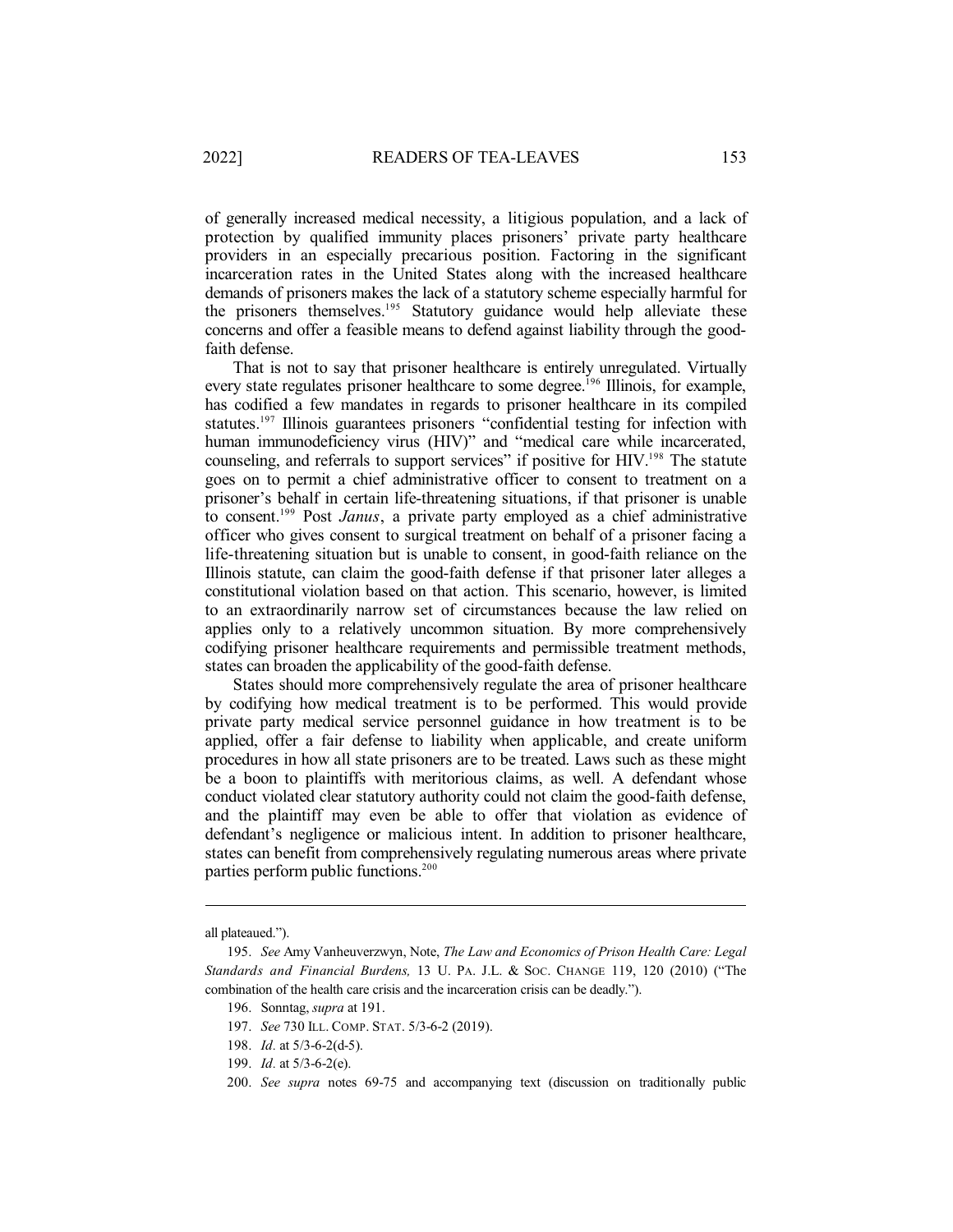#### V. CONCLUSION

There is a reason why "every federal appellate court to have decided the question has held" for the existence of the good-faith defense to liability.<sup>201</sup> The good-faith defense simply makes good sense. It is intuitively appealing because it serves universally-regarded principles of "equality and fairness," without allowing culpable defendants to escape consequences.<sup>202</sup> Before the good-faith defense, liability in many § 1983 cases turned on the character of the defendant's employer.<sup>203</sup> Employment status, private or public, is a truly spurious means by which to determine liability and apportion blame. The good-faith defense somewhat corrects that inequity by providing nonculpable private  $\S$  1983 defendants a means to defeat liability. After all, private citizens are no more effective "readers of tea-leaves"<sup>204</sup> than public officials when it comes to predicting the future constitutionality of present-day law.

The Fifth Circuit has adopted an objective good-faith defense that requires a defendant show actual and reasonable reliance on a law. <sup>205</sup> The Third Circuit, in contrast, has formulated a subjective good-faith defense where a private defendant need only show actual reliance on the law as a means to defend against § 1983 liability.<sup>206</sup> The Sixth Circuit has not definitively ruled on whether a defendant must objectively or subjectively show good-faith to benefit from the defense, but a Sixth Circuit district court has concluded that reliance on the law is reasonable as a matter of law. 207

In considering the principles that the defense serves, the subjective good-faith standard is superior. The subjective good-faith standard protects genuinely nonculpable private § 1983 defendants without requiring a showing of reasonable reliance.<sup>208</sup> With that in mind, in circuits where reasonableness remains an

functions being increasingly performed by private citizens).

201. Janus v. Am. Fed'n of State, 942 F.3d 352, 361-62 (7th Cir. 2019).

202. Wyatt v. Cole (*Wyatt I)*, 504 U.S. 158, 168 (1992).

203. *Id.* at 168-69 (holding qualified immunity was available to public officials but not private citizens performing identical functions).

204. *Janus*, 942 F.3d at 366 ("The Rule of Law requires that parties abide by, and be able to rely on, what the law *is*, rather than what the readers of tea-leaves predict that it might be in the future.") (emphasis in original).

205. Wyatt v. Cole (*Wyatt II*), 994 F.2d 1113, 1120 (5th Cir. 1993), *cert. denied*, 114 S. Ct. 470 (1993).

206. Jordan v. Fox, Rothschild, O'Brien & Frankel, 20 F.3d 1250, 1277 (3rd Cir. 1994) ("These considerations lead us to conclude 'good faith' gives state actors a defense that depends on their subjective state of mind, rather than the more demanding objective standard of reasonable belief that governs qualified immunity.").

207. Ogle v. Ohio Civ. Serv. Emp. Ass'n, AFSCME, Local 11, 397 F. Supp. 3d 1076, 1092 (S.D. Ohio 2019).

208. *Jordan*, 20 F.3d at 1277 ("These considerations lead us to conclude 'good faith' gives state actors a defense that depends on their subjective state of mind, rather than the more